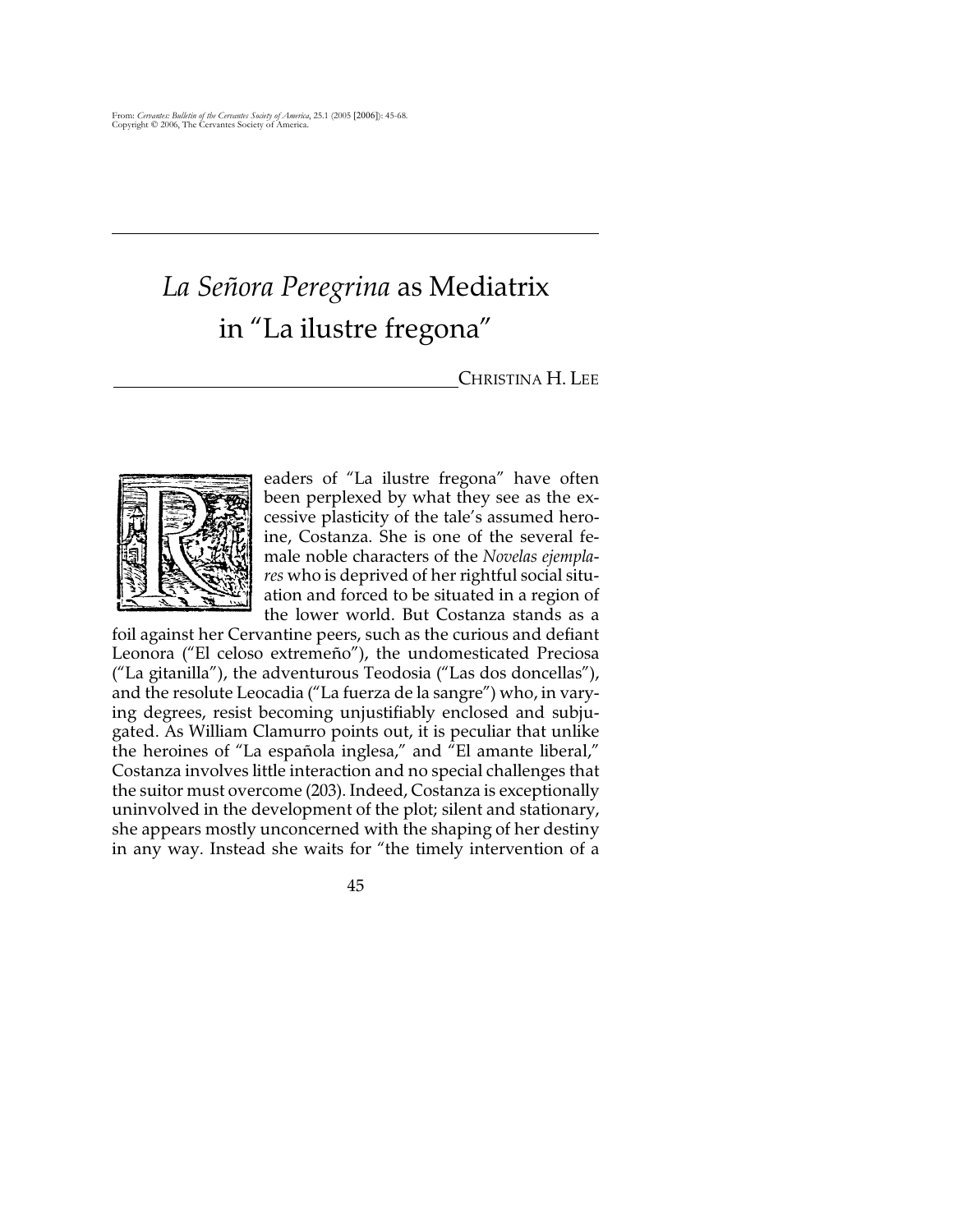*deus ex machina*" (Aylward 70). Until the recognition scene, she remains an aloof figure that evades interaction with both fellow characters, as well as with the reader. Ana María Barrenechea describes Costanza's image "en hueco," pointing to her lack of interiority (199–200). What little information we have about Costanza comes second-hand, from what other characters have to say about her. As Ruth El Saffar observes, there is no behindthe-scenes acquaintance with her "true personality" (103).

Critics in the past have often likened Costanza's exemplary behavior to that of the heroine of the romance genre, highlighting her ability to resist the immoral forces that pervade the Toledan inn.<sup>1</sup> Joaquín Casalduero remarks that "Costanza, que vive constantemente sometida al peligro, que está en relación con los hombres, sale victoriosa de todo ataque" (202). There is nothing in the text, however, that suggests that Costanza is exposed to real danger. In fact, even though she is famously known as a "fregona," she is described as never having washed a single dish. $^2$ And although the inn where she resides is filled with raging vio-

<sup>&</sup>lt;sup>1</sup> Most studies of "La ilustre fregona" are focused on its structure; namely, the narrative's intertwining of the genres of the romance and the picaresque. Following Frye's archetypes, they appropriately associate Costanza's love story with romance, while Carriazo's adventures loosely suit characteristics expected of picaresque narrative. Thus, these two literary tendencies dialogue and merge with each other within the tale, echoing Cervantes' own preoccupation with the nature of fictional genres. While Robert Johnston focuses on the points of convergence of these two genres, William Clamurro emphasizes the dialogic aspects of the tale. Johnston, in line with Joaquín Casalduero, looks at the pastoral as the subgenre of romance that best fits "La ilustre fregona" and highlights its points of convergence with the picaresque, in the protagonists' disguises, changes of identity, and sojourn. Clamurro sees, in the story's plurality and coexistence of discourses, elements of Mikhail Bakhtin's heteroglossia, emphasized in the juxtapositions of linguistic diversity, which underscores the complexity of individual identity and social order. In a different light, Laura Gorfkle and Amy R. Williamsen offer a psychoanalytical interpretation of Costanza's silence as Freudian narcissism (15–16).

Monique Joly reminds us about the salaciousness of the word *fregar* and its <sup>2</sup> derivatives: "según aclara Covarrubias en su *Tesoro, refregarse con las mujeres* es *allegarse mucho a ellas* y que *mujer de buen fregado* se dice de *la deshonesta que se refriega con todos*." Thus, as Joly points out, the notion that Costanza "no friega, no tiene la ingenuidad que modernamente parece" ("En torno" 12).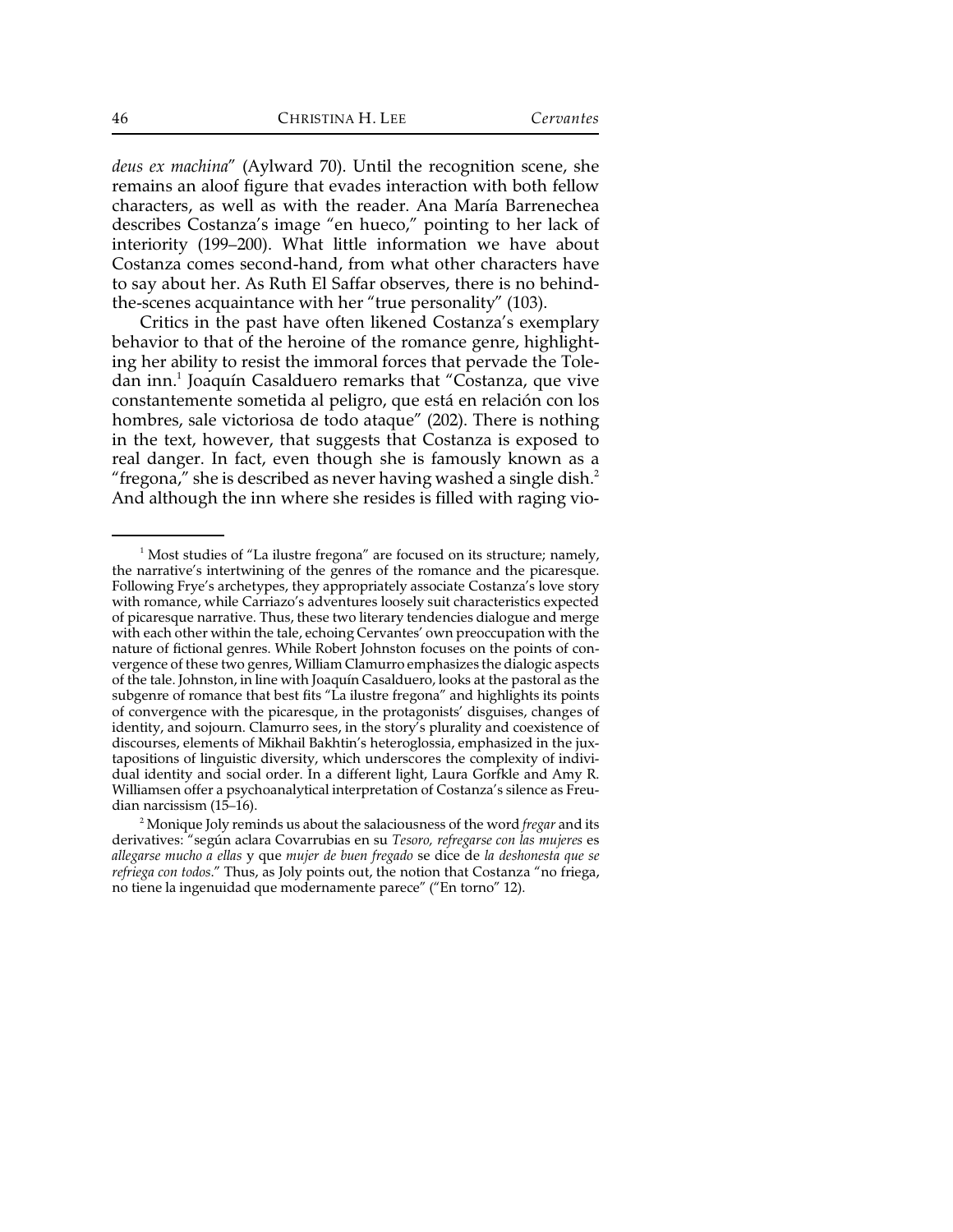lence and lust, she does not experience any real danger of being killed or raped, as would the romance heroines of Northrop Frye (80). Costanza is described as spending her days praying, reading, and embroidering. Ironically, she appears to live the idealized life for maidens as constructed by humanists such a Luis Vives or Fray Luis de León. Thus, while Costanza is physically placed in the Toledan inn, she nevertheless lives a separate life away from the darkness and chaos associated with the underworld, inexplicably isolated and protected from her picaresque surroundings, as if by enchantment. Like the enchanted Dulcinea, she is also depicted as a "villana de Sayago" (148). It is only when all of the main characters assemble at *anagnorisis* that she uncovers her mysterious identity (Clamurro 203). It is during this scene that, through the confession of the father, Costanza is finally disenchanted.

Although Costanza does not actively shape the main elements of the story, her presence is central to the development of the main plot. She is an astral body, as described by Barrenechea, "un astro que arrastra hacia su órbita a los que se cruzan en su camino" (200). Costanza lives in a shrine-like place where all of the major elements of the tale are eventually resolved. It is as if Costanza herself is the end of a pilgrimage, where men from all classes, including her half-brother, her future husband, and her father, go to show their love and devotion. It is because of Costanza's presence at the inn that young Avendaño and Carriazo stay in Toledo, where they will subsequently be reunited with their fathers and be restored to society. In an ironic twist of events, the elder Carriazo also finds himself in a pilgrimage to Costanza's "shrine" where, through confession and repentance, he and his son will finally break against the picaresque forces that prevented them from living up to the "ilustre" code of behavior expected of their social standing. In Clamurro's words, Costanza represents "the unifying thread, linking the lust-inspired, illicit acts of the elder Carriazo with the virtuous love interest of young Avendaño" (203). She is the symbol of the transgressions of her father, but also of the hope for his redemption. As such, Costanza is not meant to exhibit "realistic" behavior; instead she is meant to symbolize certain moral principles: she represents Robert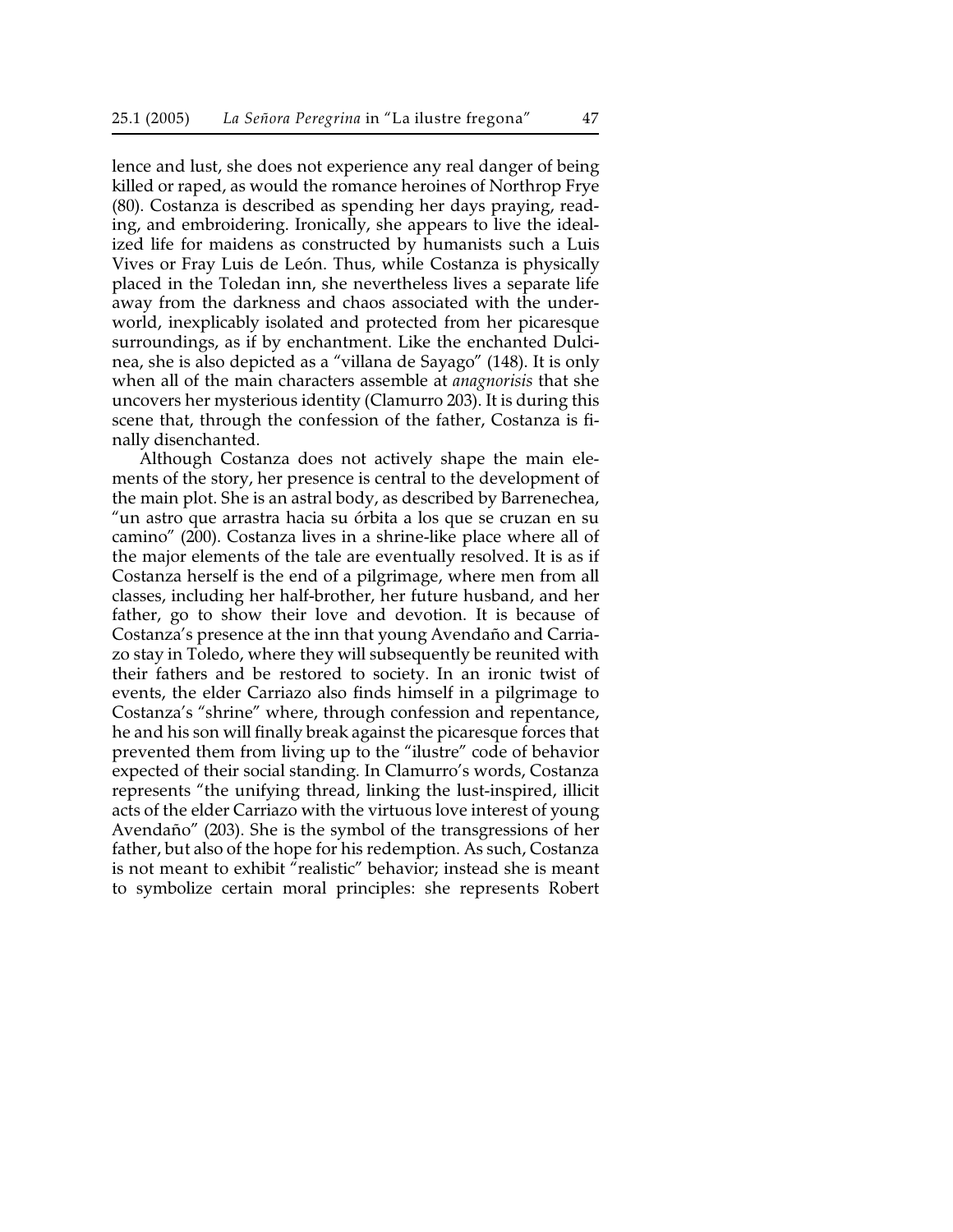Scholes' "illustrative character" (88). Her unsullied beauty illustrates redemptive forces at work in the midst of the most unsullied picaresque surroundings at the Posada del Sevillano. The narrator closely associates this illustrative or symbolic character to popular iconographic images of the Virgin Mary, and Costanza's dwelling is associated with a shrine of worship that allures the worship and devotion of all classes of men.<sup>3</sup> Alban Forcione observes that "[t]he hyperbolic descriptions of Costanza's beauty emphasize light, heavenly bodies, flowers, silver, candles, and jewels, all standard features of the contemporary iconography of the Virgin" (389 n. 122). As discussed below, these descriptions evoke, among others, the images of the young Marys of Francisco de Zurbarán (1598–1664), figures untouched by evil and well protected by the miraculous forces governing hagiographical narratives. Given the palpable parallels between Costanza's image and Marian iconography, it has been standard, starting with Casalduero's heartfelt study on the subject, to conceive Costanza's character as that of the *mediatrix*—the active intercessor between God and humanity (Apostolos-Cappadona 248). According to Casalduero, "la falta paterna no ha dado lugar a otra falta, sino al ejemplo de virtud (paradigma: la Virgen)" (199).

But idle Costanza, as discussed above, is neither heroic agent nor *mediatrix* of this paradigmatic parable of fall and restoration. Costanza is a symbolic image, serving as the metonymic extension for the true heroine of this tale and the character that actively moves the primary plot of the story—Costanza's mother, also known as *La Señora Peregrina*. It is *La Señora Peregrina* who after her death exerts great influence on the significant events that lead to the deliverance and restoration of all the Carriazos (Costanza, Diego the father, and Diego the son). It is *La Señora Peregrina* who, as would Frye's heroic agent, endures persecution, journeys to the underworld, and through her efforts finally finds liberation (Frye 65–93). Ultimately, *La Señora Peregrina* is the agent that works as the mediator between her rapist, Carriazo,

<sup>&</sup>lt;sup>3</sup> William Christian, Jr., in his extensive study of religion in the sixteenth century, explains that shrines, as opposed to common chapels, are dedicated to a higher, more permanent level of advocacy (70–125).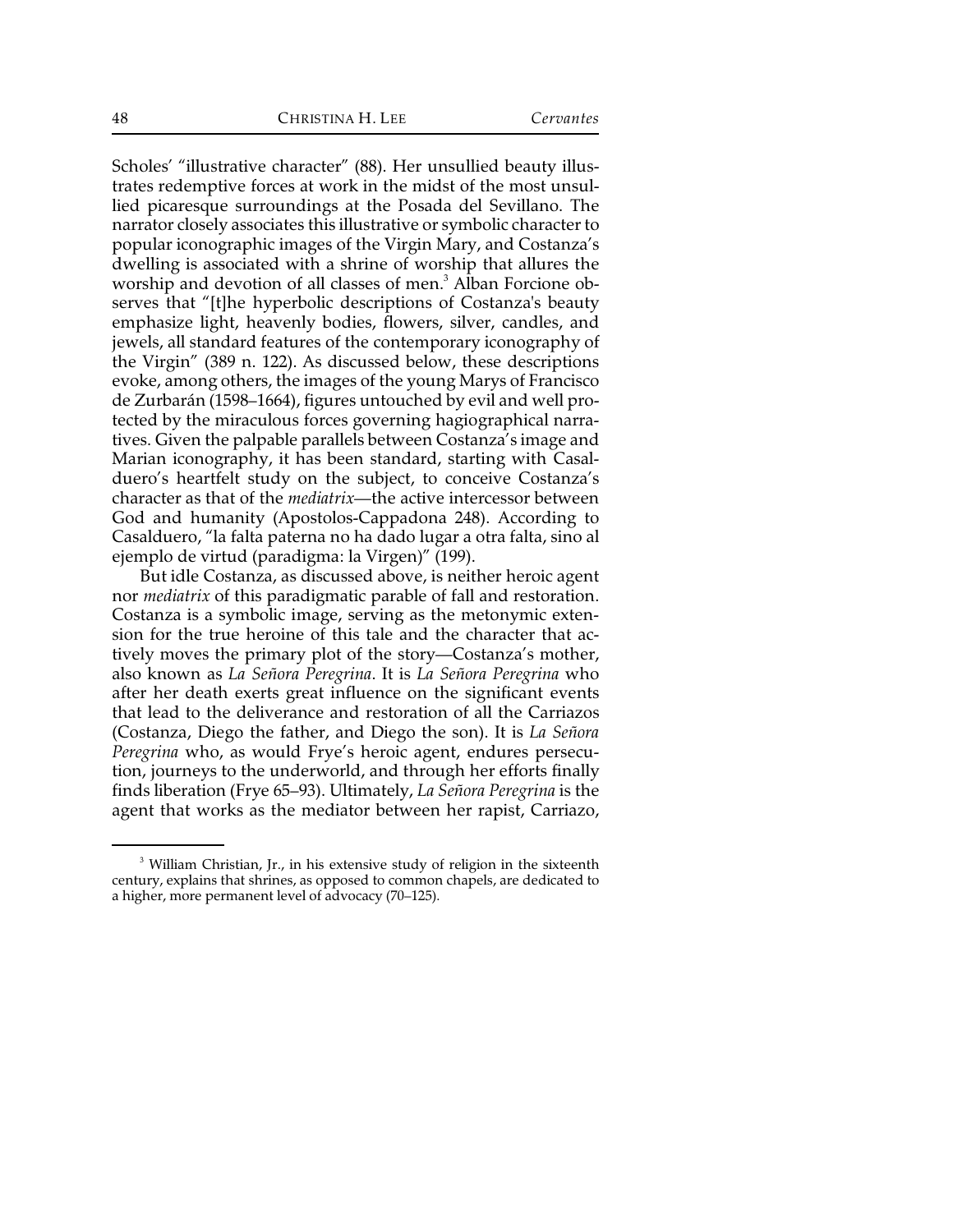and his god. As Hippolyte Delehaye points out in his analysis of hagiographical narratives of saints, a distinctive feature of the saintly hero (or heroine) is that both the formation of a cult and occurrence of the miracles often take place after his/her death (99). I propose we re-center the story around *La Señora Peregrina*, so far disregarded by critics, as a means of unveiling a reading of the text as one that inserts itself in the tradition of the hagiographical romance, but that within its parameters, challenges its idealized and unfeasible discourse.

*La Señora Peregrina* embodies the heroine of the hagiographical narrative of saints, a subspecies of the romance genre. As such, she demonstrates unwavering faith and active devotion to Catholic tenets, even when faced with the most severe hardships and tribulations. In line with the typical narrative of saints, she proves to be an exemplary woman even before her defining period of sainthood, which begins the moment Carriazo penetrates her home and violates her, as he says, "contra su voluntad y a pura fuerza mía" (194). In his subsequent confession, Carriazo narrates a synopsis of her life prior to the rape. He says: "basta saber que fue tan principal que pudiera yo ser su criado…siendo viuda de un gran caballero, se retiró a vivir a una aldea suya; y allí, con recato y con honestidad grandísima, pasaba con sus criados y vasallos una vida sosegada y quieta…. Era por estremo hermosa"  $(194).$ <sup>4</sup> She shares many of the invariable features of widow saints, namely her noble birth, her physical beauty, and her personal choice to remain unmarried and lead, instead, a life of chastity and spiritual devotion (Levy 22). She fits the pattern of the "ideal widow" laid out by moralists such as Vives, who counseled widows not to remarry, if possible, and suggested they spend the rest of their days retreated from the world, living chastely and honoring their deceased husbands.<sup>5</sup> Since early centuries of Christianity, widows that pledged a vow of celibacy were cele-

 $<sup>4</sup>$  In Castile of the sixteenth century, widows had more legal freedom than</sup> married women. A widow had control of her dowry and the rights to half of the couple's property, earned over the course of the marriage (De Backer 179–80). It could be assumed that a wealthy widow from an aristocratic social class, like Costanza's mother, would have had numerous suitors for a second husband.

 $5$  For Vives' treatment of widows, see Book Three (299–326).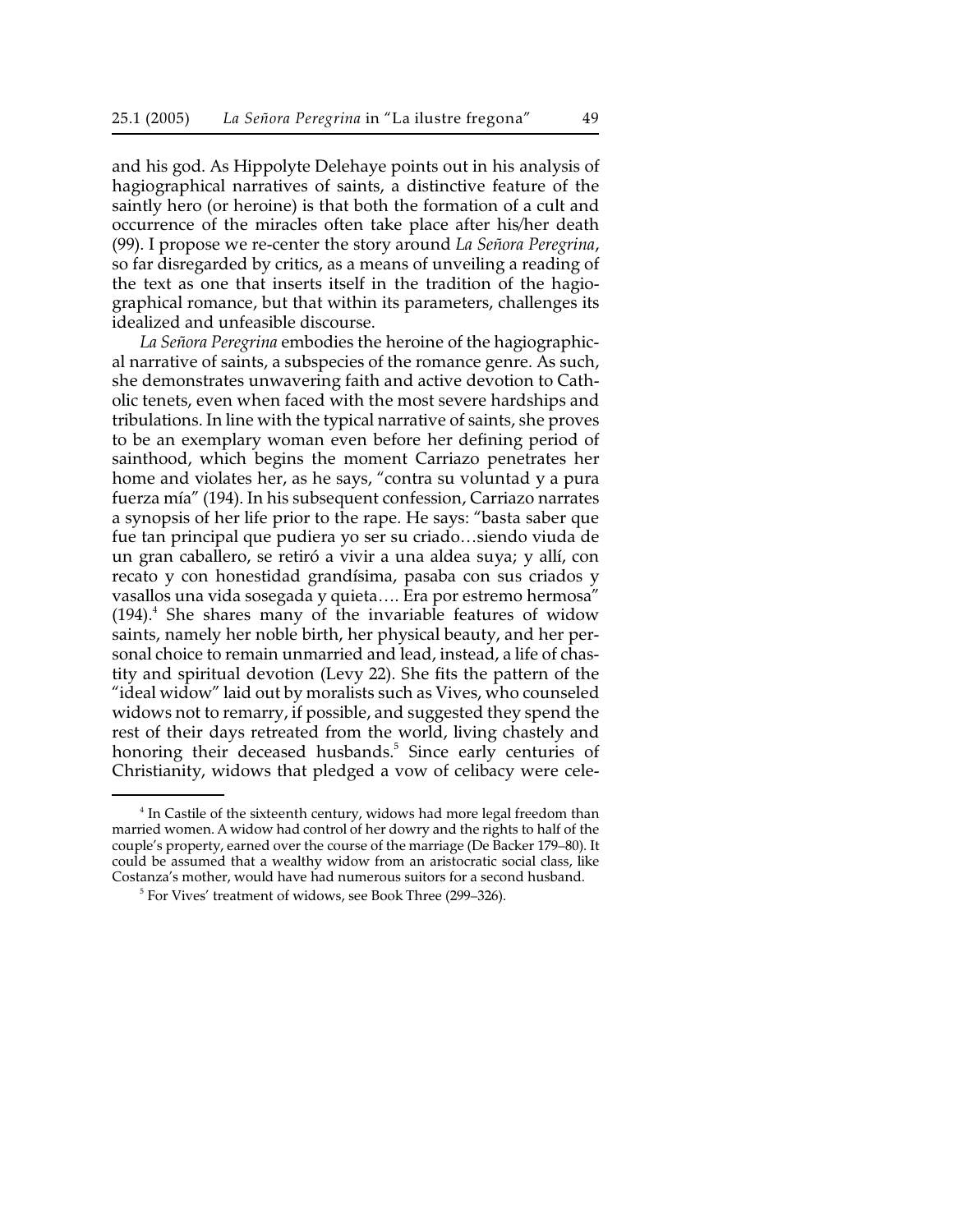brated, in sermons and hagiographical texts, for their "return to chastity" (Katz 84).<sup>6</sup> Hagiographical texts and sermons focused on this legacy, and bestowed much prestige to widows who did not remarry, for these women proved to have the willpower to overcome fleshly weaknesses that they have already tasted (Bilinkoff 189). The notion was rooted in the belief that the virtue of physical chastity conferred an extraordinary spiritual strength and autonomy to the subject. A woman's chastity could not be separated from her physical body; wholeness in the flesh represented wholeness in spirit.

The main feature that distinguishes widow/virgin saints from their male counterparts is a preoccupation with their sexuality. Almost all of these legends dramatize some threat to the saints' chastity/virginity, but by miraculous forces they narrowly escape. Most often, the heroine endures torture and a gruesome death at the hand of her persecutor. According to Jacobus de Voragine's *Golden Legend*, for instance, Saint Euphemia is beheaded, Saint Appollonia has her teeth pulled out, Saint Anastasia is starved and burned alive, Saint Juliana is slowly broken on wheels, and Saint Agatha has her breasts cut off and is rolled over hot coals. The stories have rather uncomplicated plots and a punctual denouements. Life after death is the reward in the virgin/widow martyr narrative and so the death of the saint in question marks the formal resolution to the plot. Behavior manuals encouraged women to include these types of hagiographies in their restricted reading list. They were expected to defend their chastity with the

<sup>&</sup>lt;sup>6</sup> The "Litany of the Saints," for instance, places virgin and widow saints in the same category ("All you holy Virgins and Widows, pray for us"). In early Christian literature, hagiographers emphasized chastity rather than virginity, a tendency that better fit the values and practices of Christian communities in late antiquity in which celibate widows were active and influential in promoting and forming the church during its first two centuries. By the sixth century, the figure of the female saint had been reshaped into a virgin. Winstead sees it as a consequence of the interest of the early medieval Church in promoting virginity and of the fact that monasteries were becoming principal centers of cultural production. An example is the legend of Apollonia, the patron saint of toothache sufferers, who went from being "the wonderful old lady Apollonia" in a vita from the third century to a beautiful and virgin princess in a version from the fifteenth century (Winstead 9–10).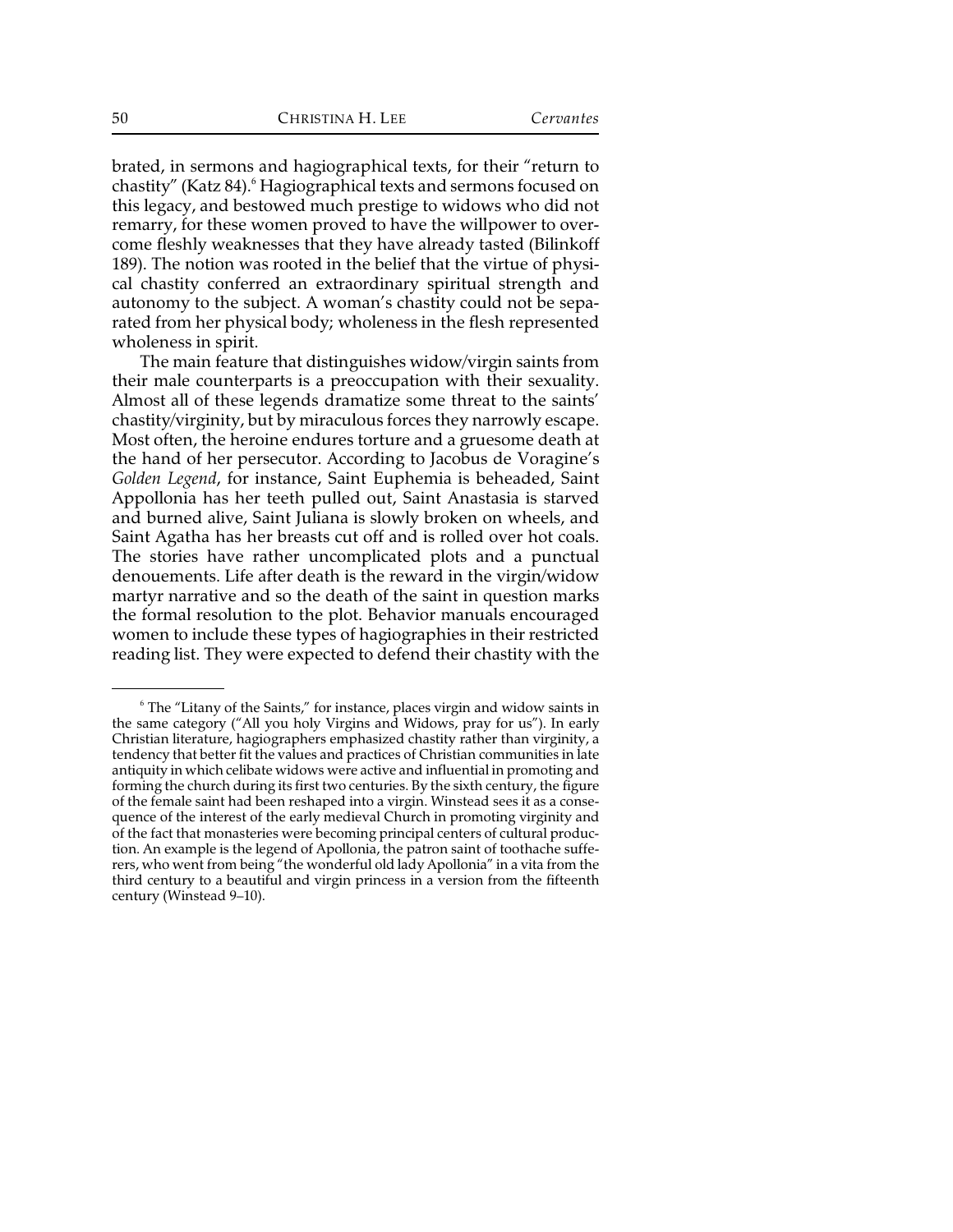determination of these martyrs. The protection of a woman's chaste body was worth an excruciating death. Winstead draws attention to the fact that these legends bring forth the paradoxical views towards sexual violence, which still prevail in many societies.

Threatened with rape, the saint serenely expresses the common piety that she will remain chaste in the eyes of God, regardless of what happens to her body; yet she never is raped. Her inevitable miraculous escape contains a powerful implication: although being raped would not, in theory, tarnish a virtuous woman, in practice virtuous women are not raped. (13)

Costanza's mother fits the archetypal characteristics of the widow/virgin saint and the structure of her biography also follows the pattern of a hagiographical story. But there is a variance in the story that was never posited by writers of vitae and moralists. She is raped and not only does she survive the rape, she becomes impregnated with a child as a result.<sup>7</sup> Thus, her story is not simply another recreation of the self-sacrificing saint, it is a secularized narrative of the virgin/widow saint.<sup>8</sup> In this secularized hagiography, the heroine takes active charge of her situation and personally designs a resolution for her crisis. One of the most innovative aspects of this re-writing, is that the heroine's sense of self and willpower ("voluntad") is not obliterated by the rape, even after Carriazo attempts to do so. If we go back to the moments when Carriazo is violating Costanza's mother, we might observe how he believes that he can silence his transgression by exploiting the "honor code." He warns her that "las voces que diere serán pregoneras de su deshonra," as he brutalizes her "contra su voluntad," and "pura fuerza" (194). Carriazo attempts

 $\frac{7}{7}$  Very few Saints are actually raped. An example is Saint Theodora, who after the rape, abandons her husband, disguises herself as a man, and joins a monastery (see Jacobus de Voragine 229).

 $8$  I was inspired to use this term by Forcione's interpretation of "La fuerza de la sangre" as a "secularized miracle."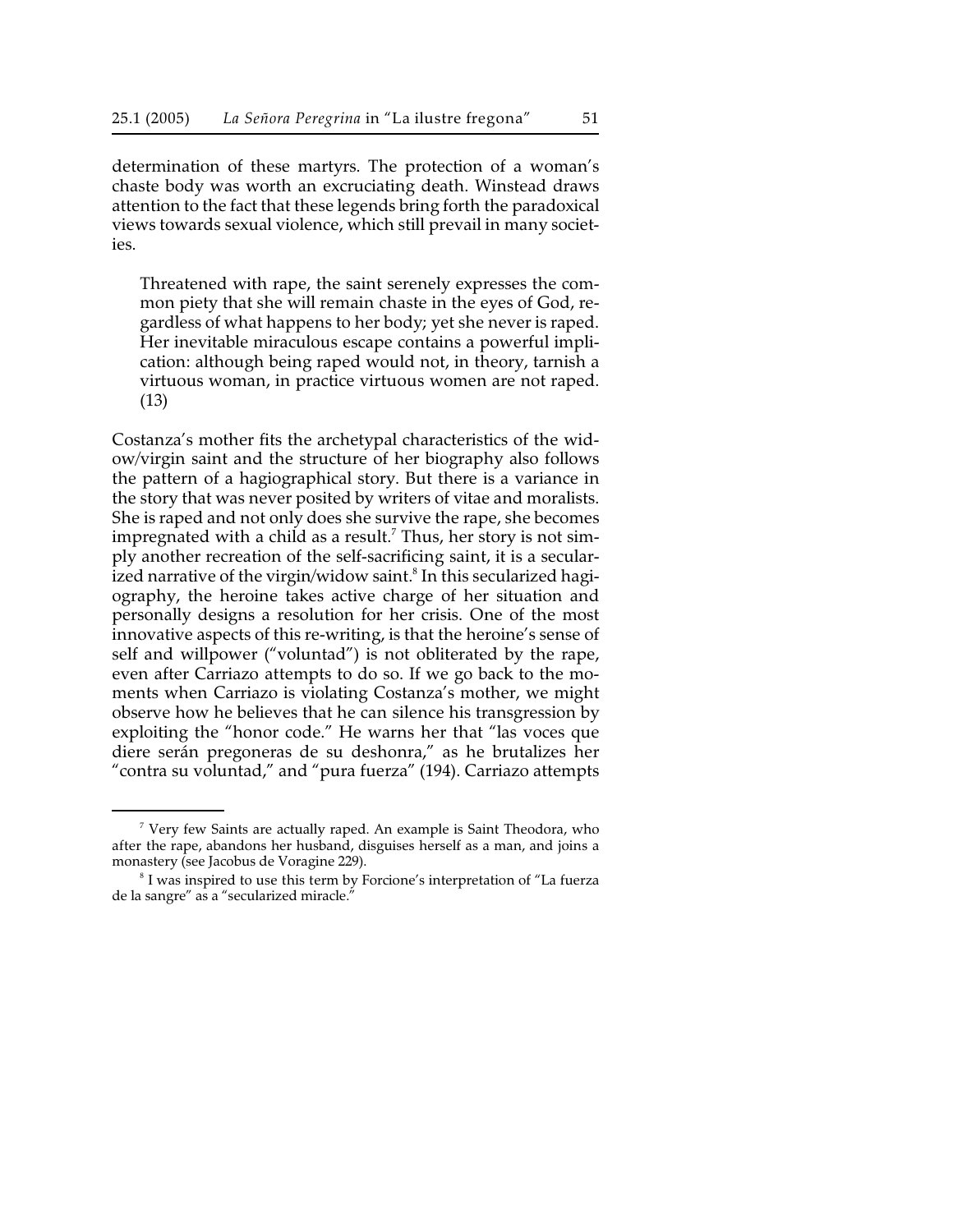to take her "voluntad" by force, but her "voluntad" remains untouched. On the contrary, she refuses to let the violation be muted. In her carefully planned finale, the silence is broken by the confession of her transgressor. What is brought to the forefront in this narrative is that the strength that is believed to come with physical chastity is not as powerful as the empowerment and the autonomy that comes with the wholeness of moral and spiritual chastity. The heroine's flesh may have been ruptured but not her "voluntad."

What is striking about Costanza's mother's behavior is how self-consciously she fashions herself after the ultimate female exemplar of Christian virtue, the Virgin Mary. Having been dehumanized by Carriazo's violation, she abandons her pre-rape identity in order to take on the persona of *La Señora Peregrina*. She requests to be only known by this name, "traían orden de no llamarla sino la señora peregrina" (187).<sup>9</sup> Like many other of Cervantes' characters that experience a rite of passage by changing their names, Costanza's mother undergoes her rite of passage, and signals a transformation "an act of symbolic assimilation of the ideal represented by the name" (Dunn 120). Just as in the hagiographical legends, or in particular, the narrative of Marian apocrypha, *La Señora Peregrina* overcomes unjustified suffering with endurance and unending patience (Foskett 1–22). She adopts a name that is evocative of the Spanish iconographic representation of the Virgin Mary as *La divina peregrina* (also known as *Nuestra Señora del Refugio*), the central figure of the narrative of the Virgin's escape to Egypt with the Christ child, and their miraculous deliverance from the forces of evil (Trens 348, 446–48).

Upon learning that she has conceived the child of her rapist, *La Señora Peregrina* makes a pilgrimage to the shrine of the Virgin of Guadalupe to find refuge and guidance ("Por huir de los maliciosos ojos de mi tierra, y porque esta hora no me tomase en ella, hice voto de ir a Nuestra Señora de Guadalupe" [195]). On this pilgrimage she feels pains of labor, and taking them to be the providential sign of the Virgin of Guadalupe, she must stop at

This name should not be confused with *Nuestra señora Peregrina de Ponteve-* <sup>9</sup> *dra*, an icon established in the 1800s.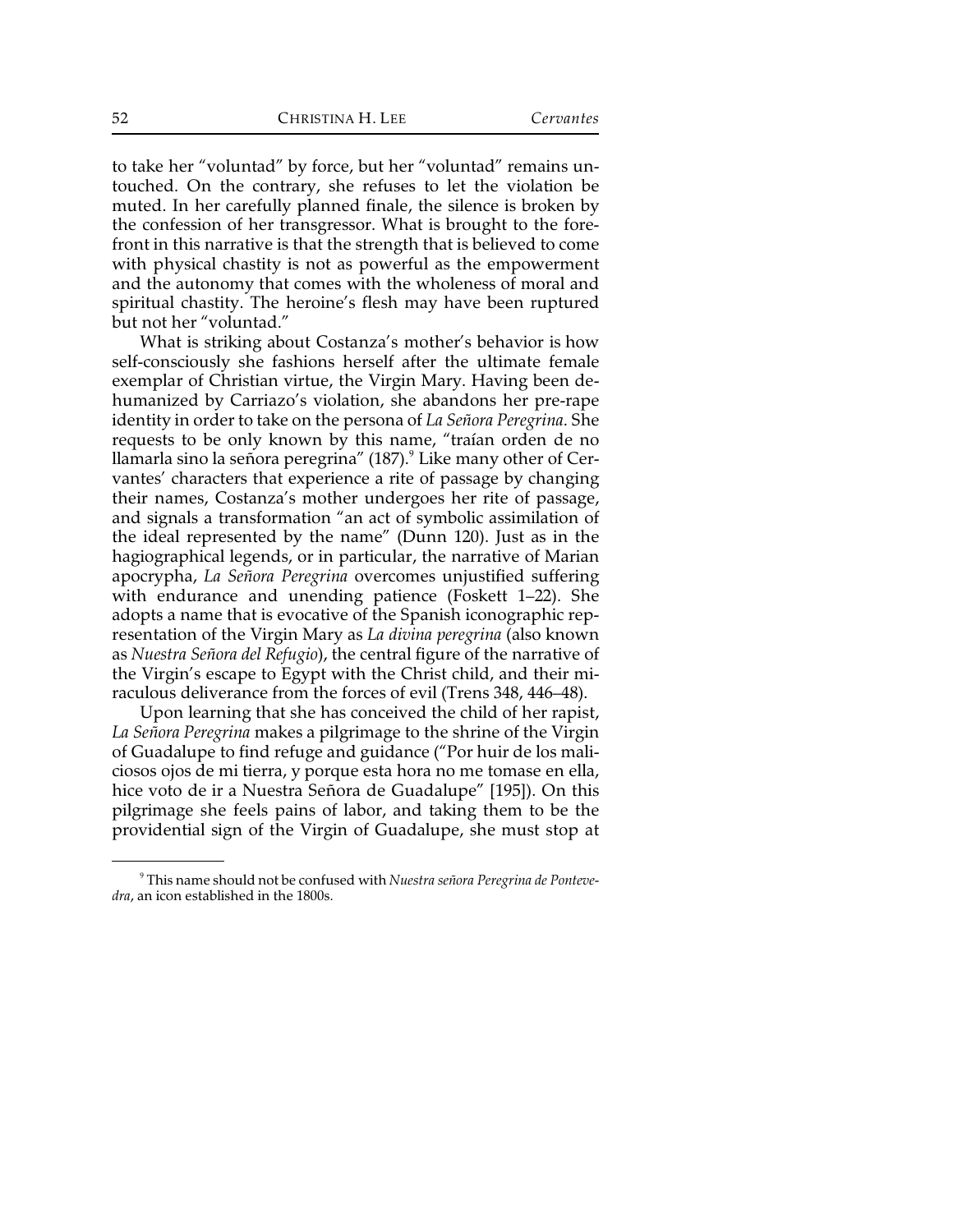the Toledan inn. She tells the innkeeper that "debe de haber sido servida [Nuestra Señora de Guadalupe] que en esta vuestra casa me tome el parto" (187). The birth of Costanza is described as an extraordinarily one. It is characterized by the peace and quiet that pervades throughout the event. The mother gives birth without a midwife, makes no complaint, and the child does not cry, all of which evoke the Virgin's painless delivery in popular Marian narratives. Saint Augustine said that Mary "conceived without pleasure and therefore gave birth without pain" (Katz 49). Saint Jerome also maintained that the Virgin birth was so serene and so painless that a midwife would not have been needed (Warner  $33$ ).<sup>10</sup> Just as Mary's painless delivery is cited as proof of her virginity, the peaceful birth suggests that despite Carriazo's violent corruption of her physical body, she has been able to retain her chastity and integrity. It suggests that *La Señora Peregrina* is empowered by supernatural forces and, thus, cannot be subjugated or possessed (Frye 80, Warner 48). It also challenges the discourse of moralists that located chastity in the physical body of the woman. Here chastity is conveyed not as being located in the body but in one's soul.

*La Señora Peregrina* works as the architect that methodically lays the ground for the elder Carriazo to find and restore his daughter to society. Once her child is born, she christens her with a name that echoes her own behavior, Costanza, and requests that the innkeeper raise her child according to her directions. $11$ She also arranges for the financing of her upbringing, plans a kind of insurance system for her daughter (in case she dies before

<sup>&</sup>lt;sup>10</sup> The story of "*La Señora Peregrina*" resembles the Virgin's narrative of the *Qu'ran*, which includes Mary among the perfect women of Islam. Although Mary's narratives of the *Qu'ran* share elements of the Gospels and Christian apocrypha, in the Islamic text Mary is described as taking on a more active role of leadership at the time she gives birth. According to the *Qur'an* Mary "left her people and betook herself to a solitary place in the East" (quoted in Katz 23). Mary gives birth in isolation, removed from the world. The character of Joseph is absent in the *Qu'ran*. She has no husband and is only armed with God's support.

 $11$  Constancy, a virtue symbolic of loyalty and steadfastness was an attribute of the Virgin Mary. It was often represented by the image of the moon, as it was considered nature's best measurer of time and it had hegemony over all waters (Warner 259–63).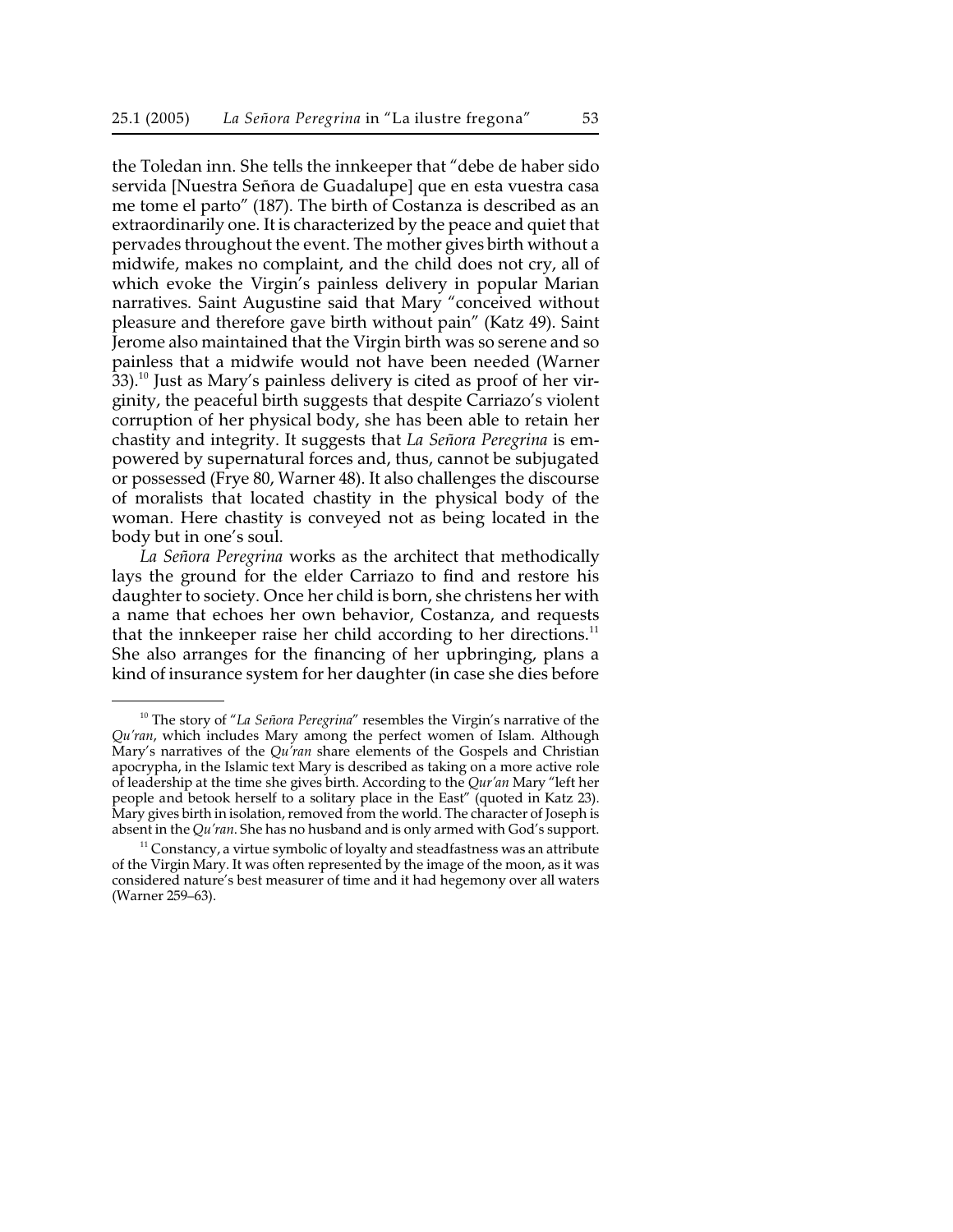she can be reunited with her) and even sets up a dowry fund for her marriage. Most importantly, she provides the inn keeper with a chain with some missing links and a parchment paper cut in a zigzag pattern that contains a cryptic message that could only be read with the other half. She tells the innkeeper that the missing links of the chain and the other half of the paper would be brought by the person who would come for the child. The whole message of the paper reads "Ésta es la señal verdadera" (193). The innkeeper explains how this special paper was cut:

a vueltas y a ondas, a la traza y manera como cuando se enclavijan las manos y en los dedos se escribiese alguna cosa, que estando enclavijados los dedos se puede leer, y después de apartadas las manos queda dividida la razón, porque se dividen las letras; que, en volviendo a enclavijar los dedos, se juntan y corresponden de manera que se pueden leer continuadamente: digo que el un pergamino sirve de alma del otro, y encajados se leerán, y divididos no es posible, si no es adivinando la mitad del pergamino… (188–89)

Thus, the process that reveals the identity of Costanza mimics the specific way in which the fingers have to be interlaced as in a prayer of confession, and it is such a confession that redeems the elder Carriazo and his offspring. As Carriazo—the father—interlaces the two parts of the parchment paper, the narrator describes: "se hicieron una, y a las letras del que tenía el huésped…E T E L S N V D D R, respondían en el otro pergamino éstas: S A S A E A L E R A E A, que todas juntas decían: ESTA ES LA SEÑAL VERDADERA" (193). The two parts that come together are also symbolic of the union of Costanza's mother and father. One half symbolizes the hand of the mother, the synecdoche that stands for the raped body, and the other, the hand of the father, the corrupt flesh that raped the mother. In the fashion of the selfless hagiographical hero, she has moved beyond herself to hold hands with her rapist. The message could not be more powerful: the raped woman has prepared her rapist's path of forgiveness. Just as the *mediatrix* champions all sinners before the judg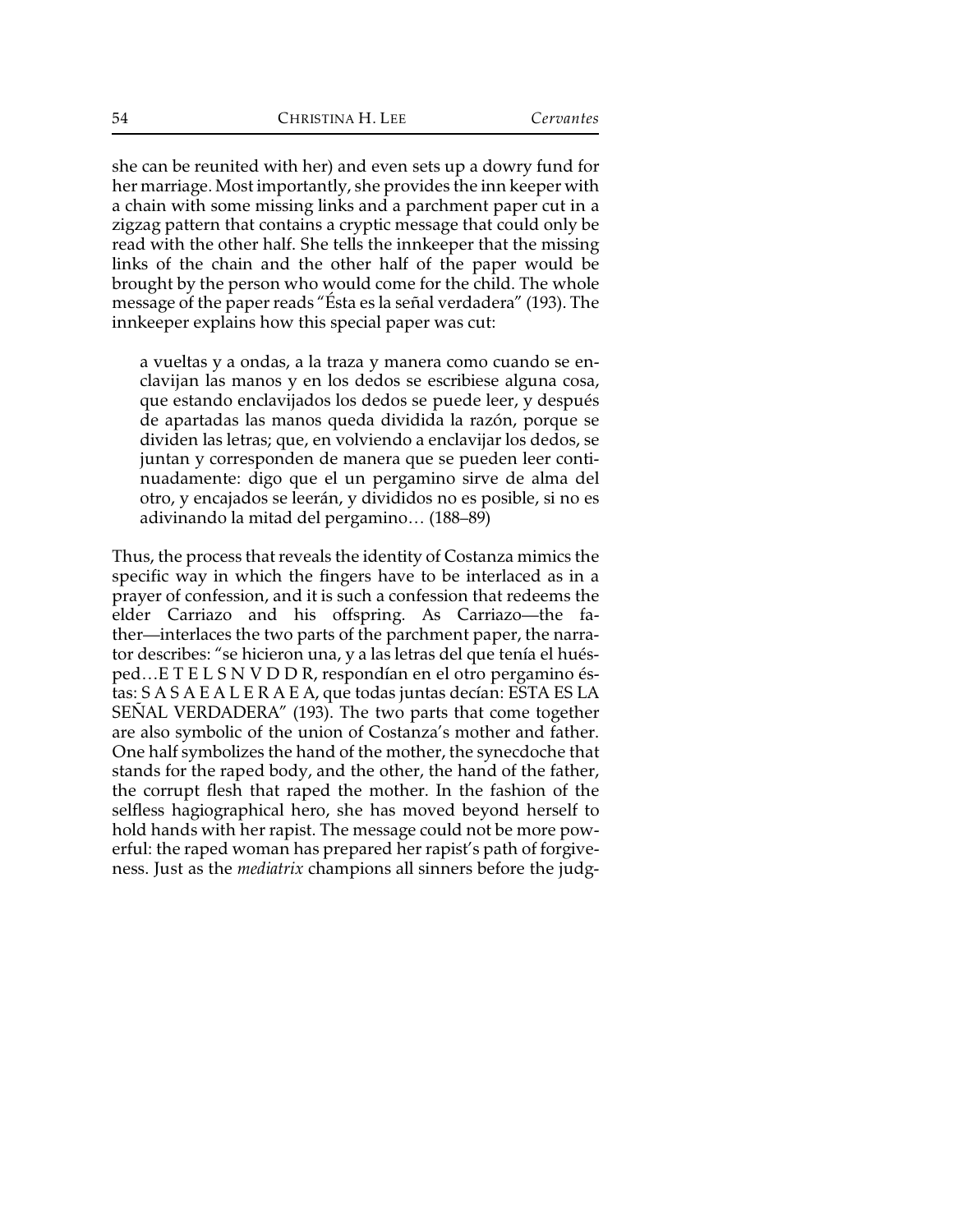ment, Costanza's mother has laid out the plan for the deliverance of the entire Carriazo family.<sup>12</sup>

While *La Señora Peregrina* has deliberately fashioned herself in the saintly image of an active Mary, she has also carefully designed her daughter's role to be the iconic representation of her own self. The innkeeper explains that Costanza's mother requested that her daughter be raised and dressed like a peasant ("en hábito de labradora, como su madre me lo dejó mandado" [189]). Through the disparity between her humble costume and startling beauty, Costanza exudes, through her flawless image, her mother's humility, chastity, wisdom, and benevolence. Until the moment of her father's confession, Costanza functions as a figurative altarpiece behind which lies the figure of her mother who at the same time is transfigured in the archetype of the Virgin Mary.

As Marina Warner explains in her study of the cult of the Virgin Mary in Medieval and Early Modern Europe, the crucial function of a religious image was to transmit the benevolent forces of a revered agent to their subjects.

[a] sacred image was not an illusion but the possessor of reality itself, and the beneficent forces that flow through icons and relics of a holy personage like the Virgin bring them to life… icons and relics did not just stir the soul to the contemplation of higher things, they also physically communicated the properties of their subject or owner. Images were alive, and so they could breathe life into the dying. (293)

Costanza represents a sacred image. Accordingly, she "breathes life," at least momentarily, into the roguish individuals that stop at the inn. As an iconic representation of her mother, who inspires all of those who meet her to ultimately behave morally, she compels them, at least momentarily, to want to reach a higher

 $12$  But as noted by Clamurro, it is also through this conservative resolution of Carriazo's violent act that the issue of social inequality is brought to the forefront; forgiveness and restoration are seen as being more readily available to the aristocratic male characters (208).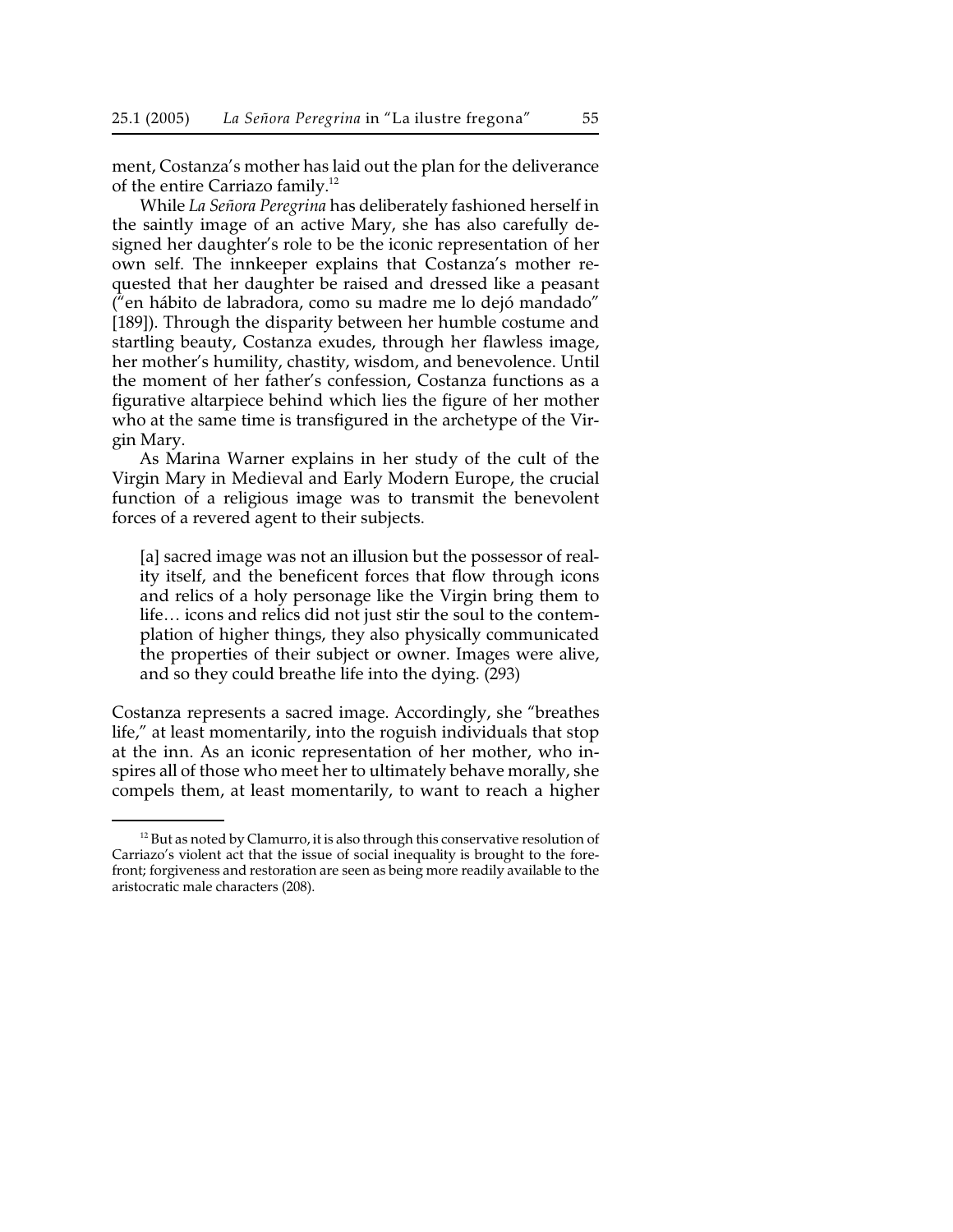state of being. Through the image of Costanza, *La Señora Peregrina* tames the brute instincts of men, lower in social class than the younger and the elder Carriazo, but no different in their moral make-up. For example, an Andalusian mule driver, the prime example a depraved person at the time, is so stupefied by Costanza's supernatural beauty that he attempts to describe her to his friend in poetic terms."

Es dura como un mármol, y zahareña como villana de Sayago, y áspera como una ortiga; pero tiene una cara de pascua y un rostro de buen año: en una mejilla tiene el sol y en la otra la luna; la una es hecha de rosas y la otra de claveles, y en entrambas hay también azucenas y jazmines. (148)

In his description of Costanza, the mule driver attempts to produce a more graceful description of the kitchen maid than would be expected of this type of character within the mode of the picaresque. It is as if the mystical experience of seeing Costanza forces him to search for a higher form of language that is unavailable to him. The mule driver's use of metaphors and similes are markedly redundant and disparate, very much like Sancho's poetic attempts to describe Dulcinea to Don Quixote. But ironically, it is because the mule driver fails as a poet that the readers better grasp the excessive artificiality with which Costanza has been shaped. His strained linguistic efforts manage to associate Costanza with the iconography of the Immaculate Virgin Mary. The elements mentioned by the mule driver are all symbols of the *Tota Pulchra*, as often seen in images of the fifteenth and sixteenth centuries. It was then common to overload these images of the Virgin with hieroglyphic symbols that had been drawn from the Marian litanies, not necessarily directly connected with the concept of the Immaculate Conception. Costanza, like the *Tota Pulchra*, is identified with the symbols of the sun (*Electa ut sol*), the moon (*Pulchra ut luna*), the rose (*Plantatio rosae*), and the lily (*Sicut lilium inter spinas*) (Trens 153–54).

Costanza's presence inspires such wholesome commitment from her admirers that their devotion is analogous to Marian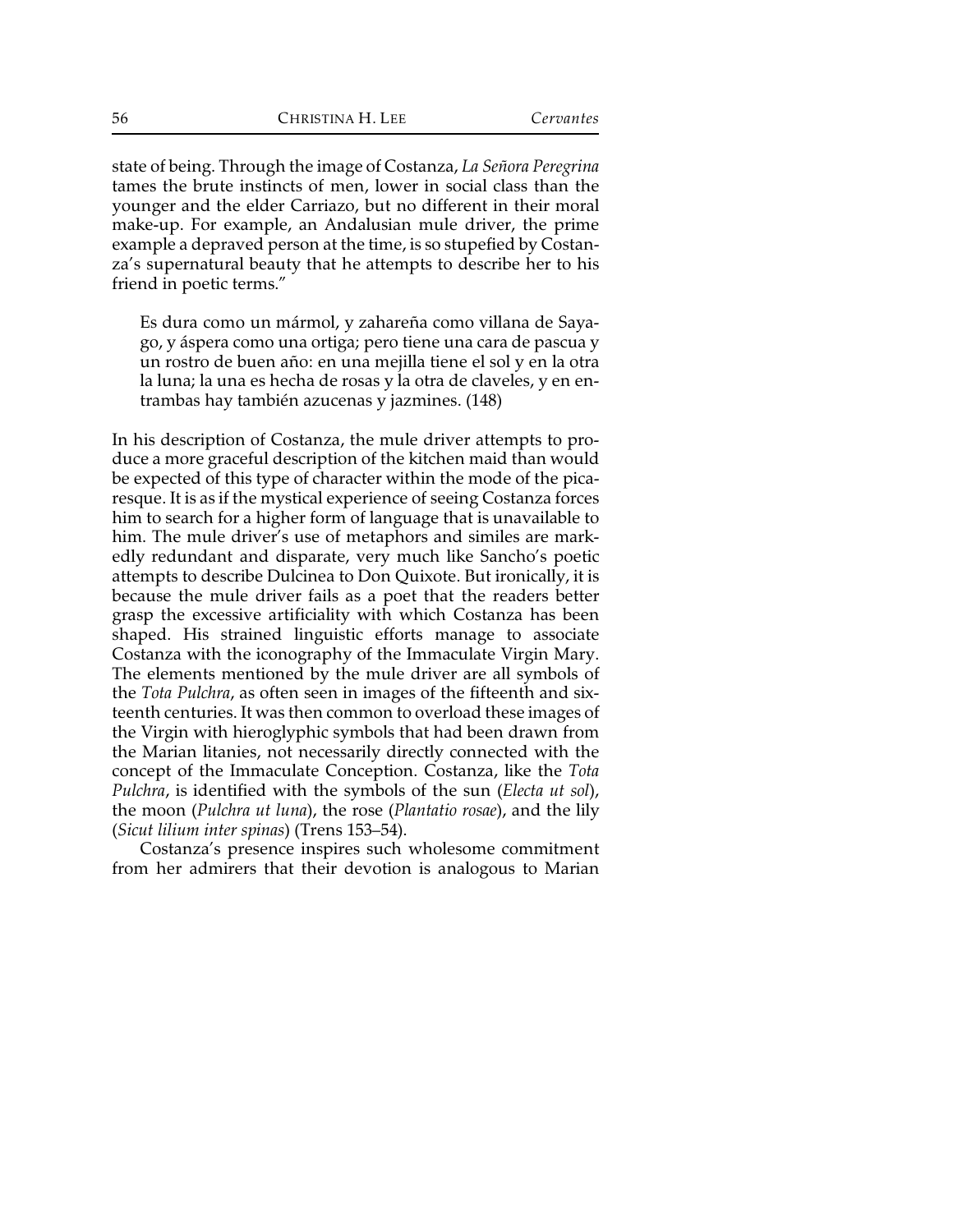

Figure 1. Anonymous, *Queen of All Saints* (1500s). Book of Hours, Monastery of Guadalupe (Trens 388, figure 260).

tributes. Her most eligible admirer, the son of the *Corregidor*, serenades Costanza with a song honoring her beauty and virtue that could be easily mistaken as a Marian hymn. The song proclaims: "deja el servir, pues debes ser servida / de cuantos ven sus manos y sus sienes / resplandecer por cetros y coronas" (154). It is not surprising, then, that Avendaño awakens from his sleep, believing the music is sung for the shrine of Our Lady del Carmen, and he surmises that "es ya de día y que debe de hacerse alguna fiesta en un monasterio de Nuestra Señora del Carmen que está aquí cerca, y por eso tocan estas chirimías" (153). The musician pronounces Costanza to be in the highest regal position, above all nobility—both worldly and heavenly. Such a description is reminiscent of Gothic artistic representations of the *Regina sanctorum omnium*. An example can be seen in an anonymous work from the end of the fifteenth century entitled *Madonna of the Catholic*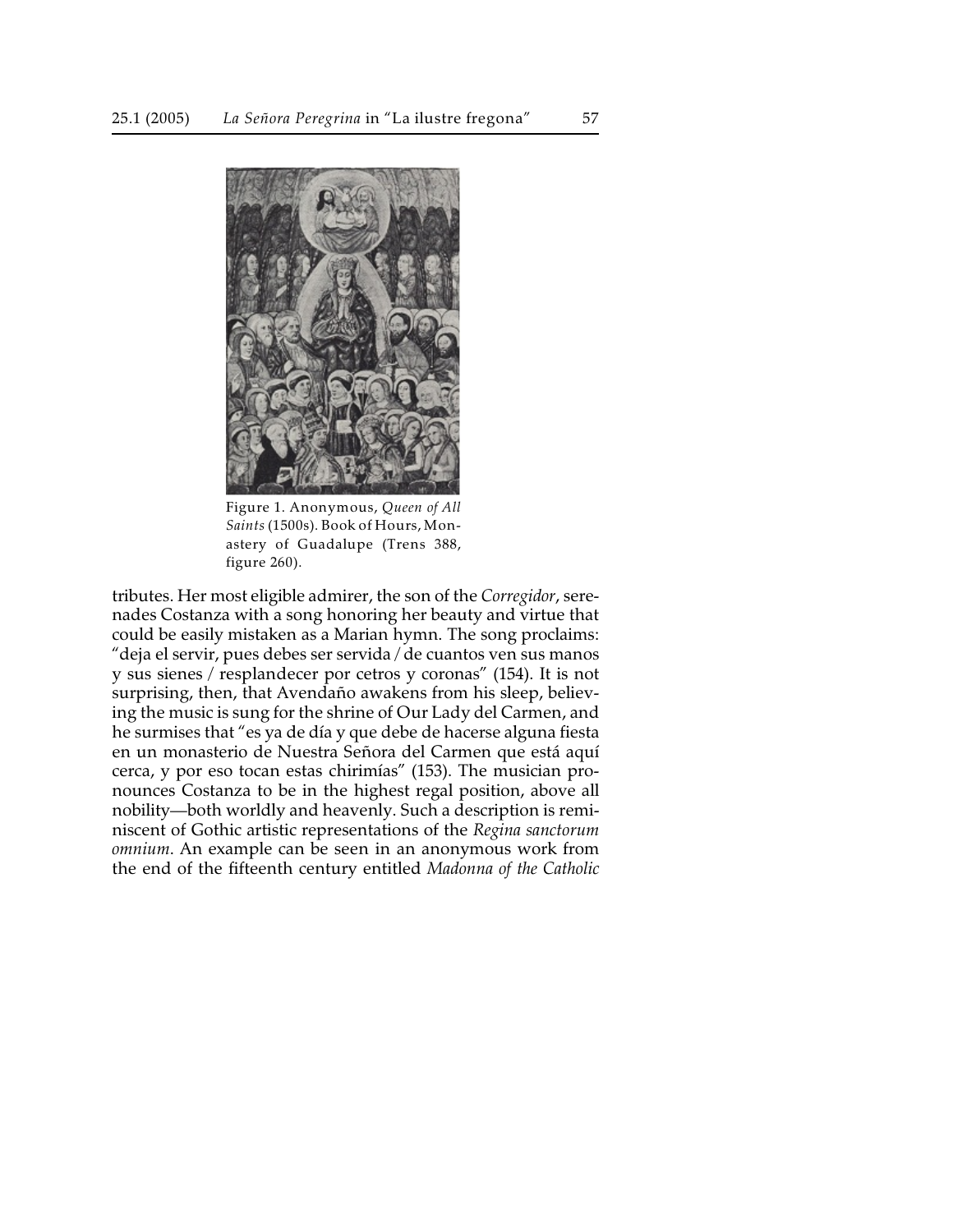*Sovereign*, in the collection of Museo del Prado. In this panel, the sovereign Ferdinand and Isabella with their children are kneeling in prayer before the enthroned Madonna and child. A more powerful image of the exalted Virgin Mary is shown in a Book of Hours (*Queen of All Saints*, 1500s), which resides in the Monastery of Guadalupe (Figure 1). This depiction conveys the Virgin's special status as queen, above all "cetros y coronas," with more force because she is presented alone, without the Christ Child, in the highest position above all Saints and nobility.

Another anonymous picaresque character is so inspired by his devotion to Costanza that, like the mule driver but more successfully, he is able to briefly take part of the world of romance. He sings:

> ¿Dónde estás, que no pareces, esfera de la hermosura, belleza a la vida humana de divina compostura? (171)

He describes Costanza as humanized element of the divine, as a special instrument of mediation between heaven and earth for she resolves the tension brought by the forces of the picaresque that govern the Carriazos' transgressions and those of the forces of hagiographical romance that govern the saintly behavior of the mother.

When Avendaño looks at her for the first time, he reacts as if he had seen an apparition.

[Carriazo] vio salir una moza, al parecer de quince años, poco más o menos, vestida como labradora, con una vela encendida en un candelero. No puso Avendaño los ojos en el vestido y traje de la moza, sino en su rostro, que le parecía ver en él los que suelen pintar de los ángeles. Quedó suspenso y atónito de su hermosura, y no acertó a preguntarle nada: tal era su suspensión y embelesamiento. (149)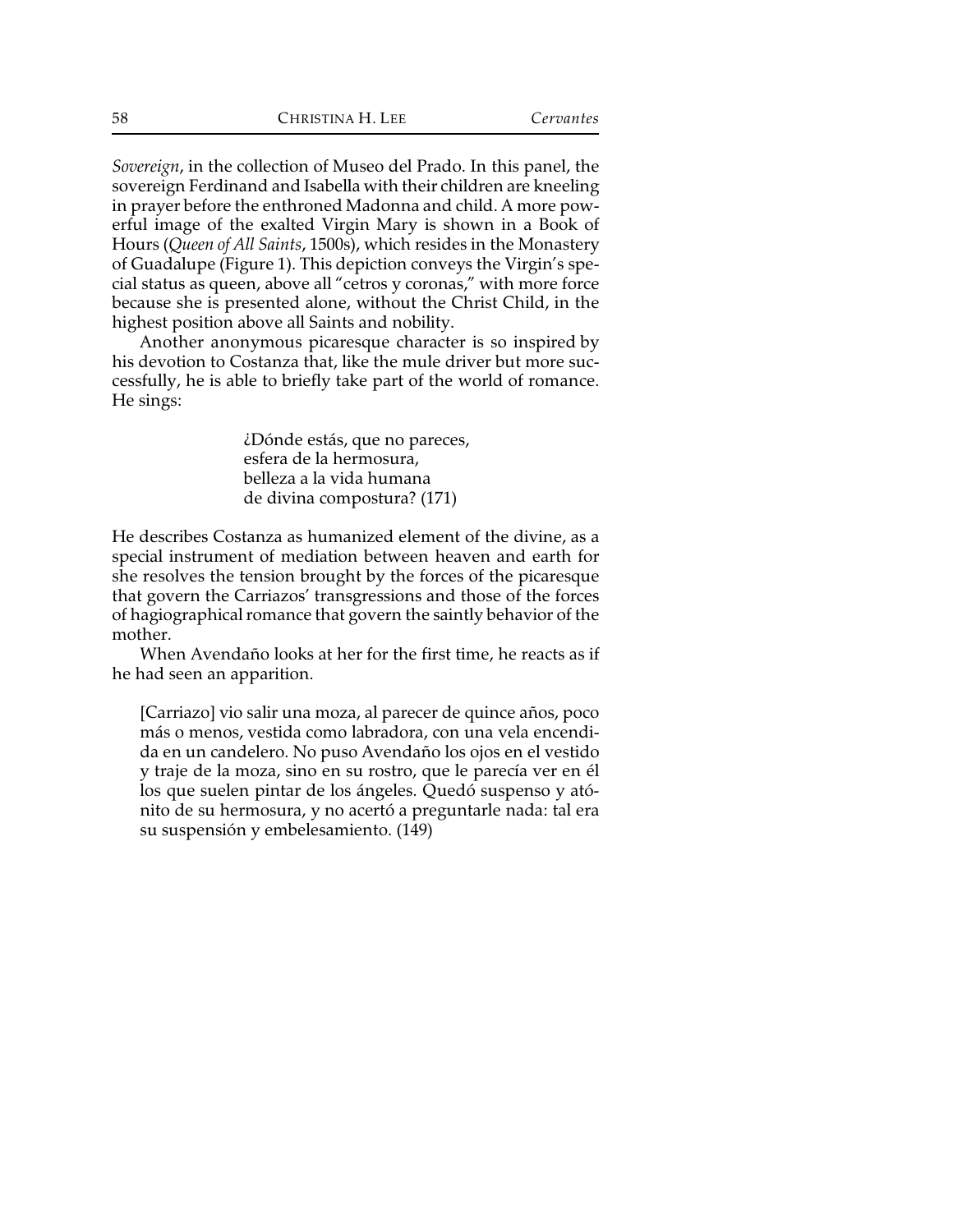He avoids looking at her body, and instead, he is left stupefied as he marvels at the wondrous image of Costanza's countenance, which is lighted by the candle she is holding in her hand. The image of Costanza holding the candle is reminiscent of her mother making a pilgrimage to the shrine of Our Lady of Guadalupe in hopes of finding the "light" that will guide her out of her purgatorial journey. *La Señora Peregrina* tells the innkeeper that she will instruct him what to do with Costanza after she comes back from Guadalupe: "De lo que después se hubiere de hacer, siendo Dios servido de alumbrarme y de llevarme a cumplir mi voto, cuando de Guadalupe vuelva lo sabréis, porque el tiempo me habrá dado lugar de que piense y escoja lo mejor que me convenga" (188). It is only after Costanza's mother becomes "alumbrada" by the Virgin that she devises a plan of unification and deliverance. This plan, however, is only fulfilled when the Carriazos, father and son, go through their own procession of repentance at Costanza's figurative shrine at the inn. Although their redemption is to be mediated by *La Señora Peregrina*, the Carriazos themselves are required to make the expiatory pilgrimage to the underworld. The narrator illustrates the theme of expiation when he says that Carriazo, the son, passes through the archway named the "Sangre de Cristo" (the blood of Christ) that leads to Costanza's dwelling. This image is a foreshadowing of the final confession of Carriazo where he appears with his face and teeth covered with blood, symbolizing the end of his old self and beginning of a new identity that will be cleansed of his father's transgressions. The deliverance of the Carriazo family becomes clear when in the last moments of the narrative we are told that Carriazo married and had three sons, and that none of them take after their father, "que sin tomar el estilo del padre ni acordarse si hay almadrabas en el mundo, hoy están estudiando en Salamanca" (198).

While Avendaño sees divinity in the image of Costanza, Carriazo only sees the facade of her body. Casalduero points out that Costanza's attire is not described until Carriazo meets her for the first time: "El traje no será descrito hasta que la vea Carriazo, el cual no puede pasar de los límites terrenales y físicos" (194).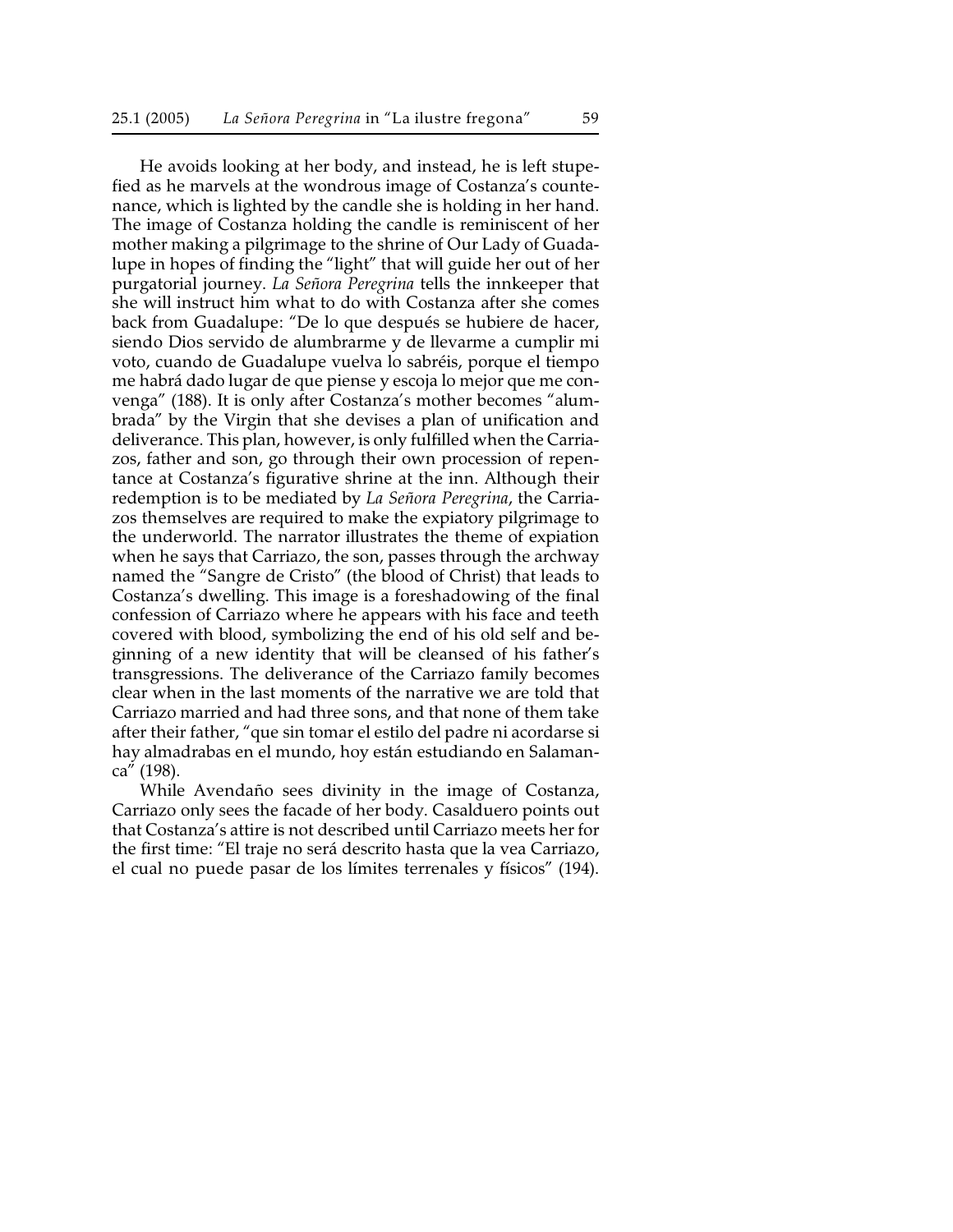Her physical description follows growing naturalistic tendencies of visual artists of the time, to depict the Virgin as a young girl often dressed as an earthly peasant but exuding great dignity (Katz 77). $^{13}$ 

Su vestido era una saya y corpiños de paño verde, con unos ribetes del mismo paño. Los corpiños eran bajos, pero la camisa alta, plegado el cuello, con un cabezón labrado de seda negra, puesta una gargantilla de estrellas de azabache sobre un pedazo de una coluna de alabastro, que no era menos blanca su garganta; ceñida con un cordón de San Francisco, y de una cinta pendiente, al lado derecho, un gran manojo de llaves. No traía chinelas, sino zapatos de dos suelas, colorados, con unas calzas que no se le parecían sino cuanto por un perfil mostraban también ser coloradas. Traía tranzados los cabellos con unas cintas blancas de hiladillo; pero tan largo el tranzado, que por las espaldas le pasaba de la cintura; el color salía de castaño y tocaba en rubio; pero, al parecer, tan limpio, tan igual y tan peinado, que ninguno, aunque fuera de hebras de oro, se le pudiera comparar. Pendíanle de las orejas dos calabacillas de vidrio que parecían perlas; los mismos cabellos le servían de garbín y de tocas. (155–56)

Every element used to describe Costanza's appearance compares her to the archetype of the perfect woman, as epitomized by artistic images of the Virgin Mary. The emphasis on her humble but unsullied, green attire represents hope for the regeneration of the soul; and her fair skin and her extremely long and light hair symbolize her incorruptible virginity, chastity, and youth (Apostolos-Cappadona 158). Moreover, "the set of keys that Costanza has attached to her body are a reminder of her mother and her role as *mediatrix*. Just as Mary is the Queen of Heaven in the book of Revelation, she "holds the key to eternal

 $13$  Joly ("Para una reinterpretación" 115) observes that Costanza does not resemble the expected image of a kitchen maid, for she is never seen wearing an apron and instead of the usual *chinelas*, she wears double-soled shoes (*zapatos de dos suelas*).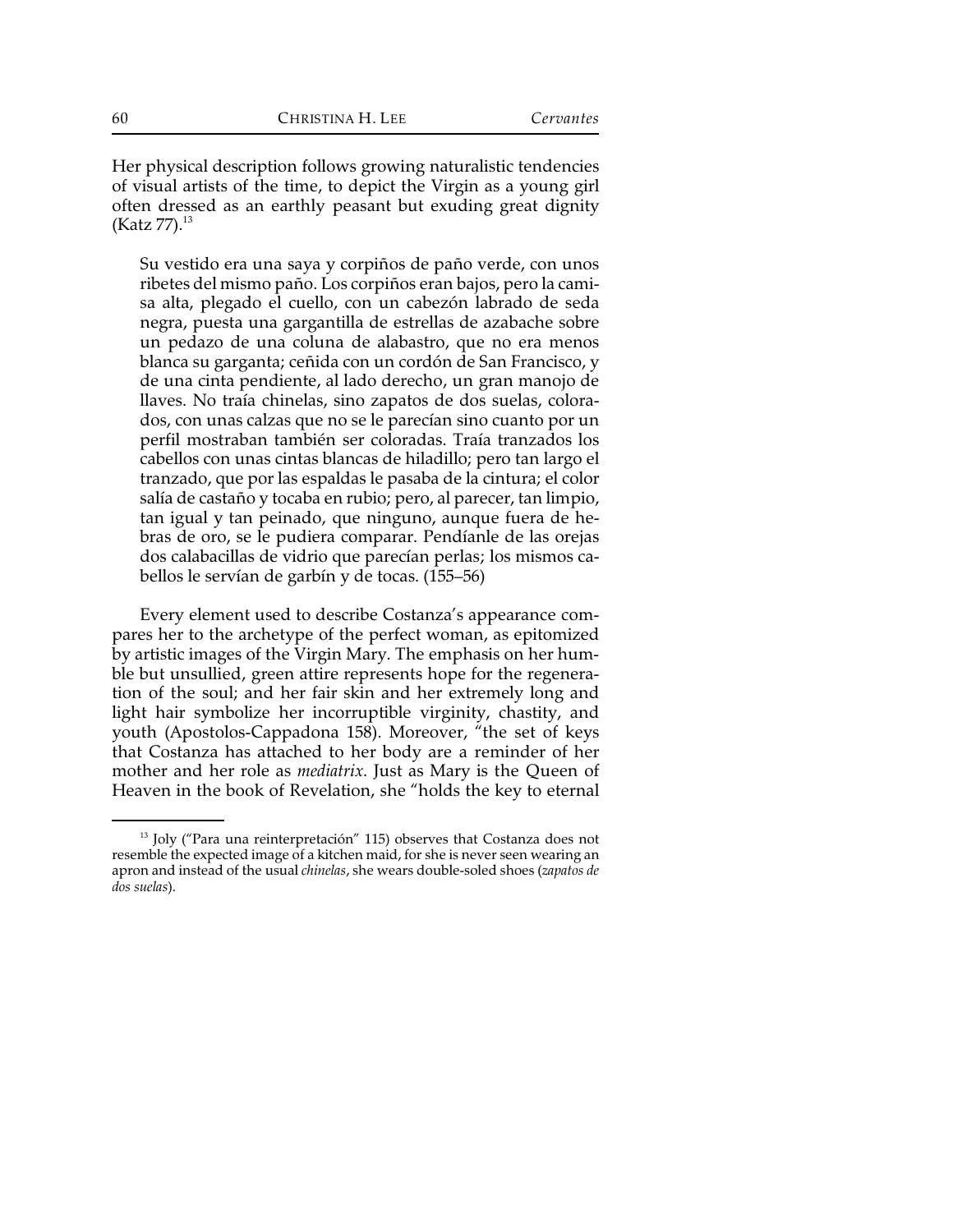life and can fling open the gates of paradise" (Warner 289). Finally, the cord of Saint Francis, which she wears around her waist, alludes to her temperance, and self restraint (Ferguson 283). It also reminds us of the Marian devotion to *La divina peregrina* established by the order of Saint Francis.



Figure 2. Zurbarán, *Young Virgin* (c. 1632– 33). Oil on canvas. The Metropolitan Museum of Art, New York.

The portrait of Costanza as a chaste, beautiful, modest, and most importantly, physically enclosed young woman closely corresponds to the conventions of visual representations of Marian apocrypha—in particular from the *Protoevangelium Jacobi* (200s A.D.).<sup>14</sup> Francisco Pacheco writes specific guidelines in *El arte de la* 

 $14$  The apocryphal writings on the Virgin's early years were the result of the lack of biographical information on the Virgin in the scriptures and the longing for specific information of her childhood and education despite the continuous censure of theologians (Foskett 1–22).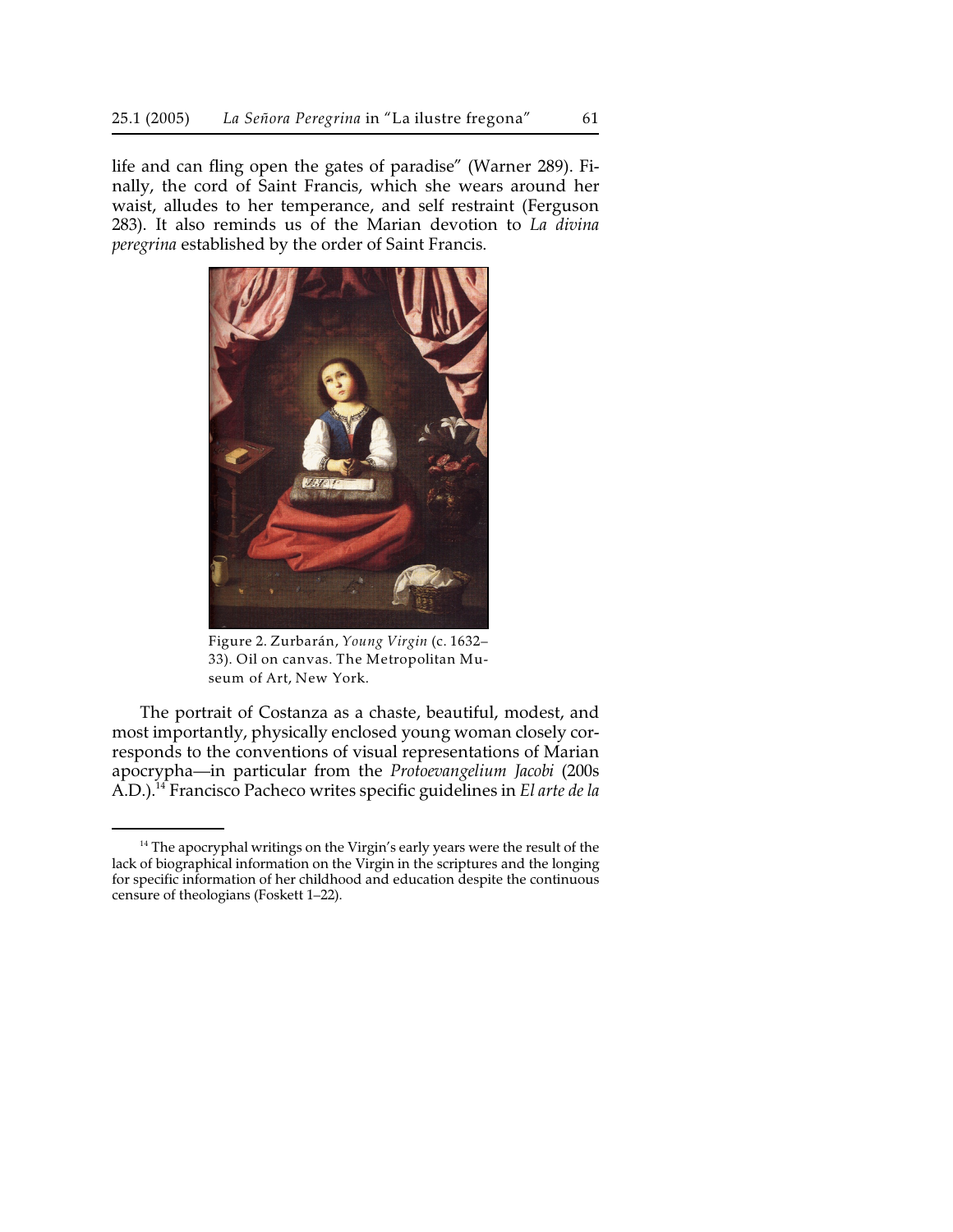*pintura* for the ideal depiction of the Virgin Mary: "Hase de pintar, pues, en este aseadísimo misterio esta Señora en la flor de su edad, de doce a trece años, hermosísima niña, lindos y graves ojos, nariz y boca perfectísima y rosadas maxillas, los bellísimos cabellos tendidos, de color de oro" (210). Zurbarán illustrates these widely accepted principles in his *Young Virgin* (Figure 2). Drawing inspiration from these non-canonical but influential legends, artists in from the fifteenth to the seventeenth centuries were particularly interested in depicting the Virgin as an adolescent girl, sometimes accompanied by angels, usually either reading, praying, spinning or embroidering—activities that visually transmitted the key elements of Mary's character: youth and purity (see Katz 43).

In *Young Virgin*, one sees a Costanza-like young woman seated on the floor, in a moment of prayer as she rests from her needle work. Her eyes roll upwards as if she were gazing upon the mysteries of heaven, her mouth sealed in submission, calmly waiting for her destiny. The lilies and roses, once again, emphasize her unmatched purity and virginity. There is a book on her right, which suggests that when not praying or embroidering, the young Virgin will engage with a meditation on the scriptures.<sup>15</sup>

Jonathan Brown points out that Zurbarán converted an otherwise pictorial narrative of the childhood of the Virgin into a devotional picture with marked theatrical overtones:

The pink curtains that hang in the corners are obvious clues to the alteration in intent. Somewhat less conspicuous is the ledge that is formed by the dark area running along the lower edge of the canvas. Although it may at first appear to be a shadow, there is no object in the picture that could produce one of such a width and length. Hence it must be interpreted as a forestage. The introduction of these two elements changes the picture from an illustration into a theatrical tab-

 $15$  It was widely believed that the Virgin knew how to read, and scenes of the Annunciation often showed Mary with a book, either reading it or in deep meditation upon her reading, to indicate the fulfillment of sacred prophesies as it could be observed in another of Zurbarán's Marys, "The Virgin as a Child, Sleeping" (ca. 1625–1630).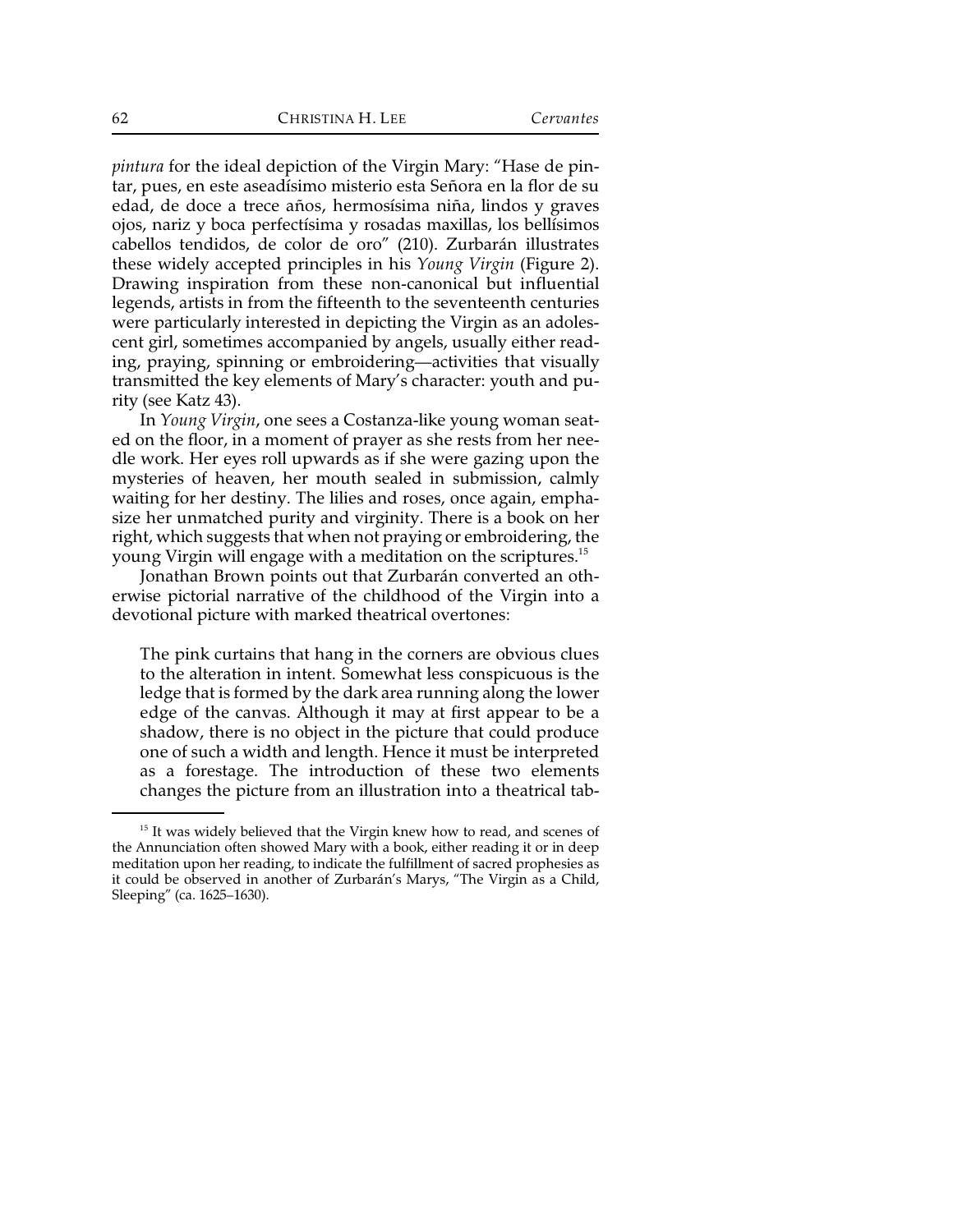leau, and this helps to explain the studied appearance of the still-life objects to a high degree of finish [sic], and placed them with a deliberateness that appears to elevate them from the mundane to the divine." (Brown 76)

Just as the detailing and positioning of the objects in Zurbarán cannot hide their theatricality, it is Costanza's extraordinary physical appearance and demeanor, in contrast to her prosaic surroundings, that reveals her symbolic nature. As in the depiction of Zurbarán's Virgin, Costanza spends most of her time making lace or praying ("no hay mayor randera en Toledo" [189]; "es una tragaavemarías; labrando está todo el día y rezando" [192]). The Innkeeper also underscores Costanza's ability not only to read, but also to write. We might wonder how Costanza learned these skills, since it appears unlikely that she would have any opportunity to become literate. However, in the context of Costanza's iconographic role, which demands an added suspension of disbelief from readers, the question is rendered irrelevant. Analogous to Zurbarán's need for placing a book near his young Mary, the construction of Costanza's image could not be complete without the inclusion of a sacred book on her side, which she would read when not praying or doing needlework.<sup>16</sup>

Costanza's iconographic descriptions are a reminder of Zurbarán's representations of Mary as a passive, silent, and enclosed Virgin. Behavior book writers, such as Luis Vives and Fray Luis de León, suggested that an honorable woman learn from these iconic representations of the Virgin. If she followed the

 $16$  This depiction is representative of humanist beliefs that growing women had to avoid idleness in order to prevent their weak minds from evil by engaging themselves in two main domestic activities in order to be: reading (although limited to "safe" genres, such as hagiography, book of hours, and the like) and needlework. Vives declares about the education of the Christian woman: "she will learn, together with reading, how to work with wool and flax, two arts passed on to posterity from that former age of innocence, of great usefulness in domestic affairs and contributing to frugality, which should be a matter of prime concern for women" (58) "Reading is the best occupation and I counsel it first of all, but when she is tired of reading, I cannot bear seeing her idle" (59). Vives is particularly weary of idleness, for he believes that it puts the young woman in danger of evil doing.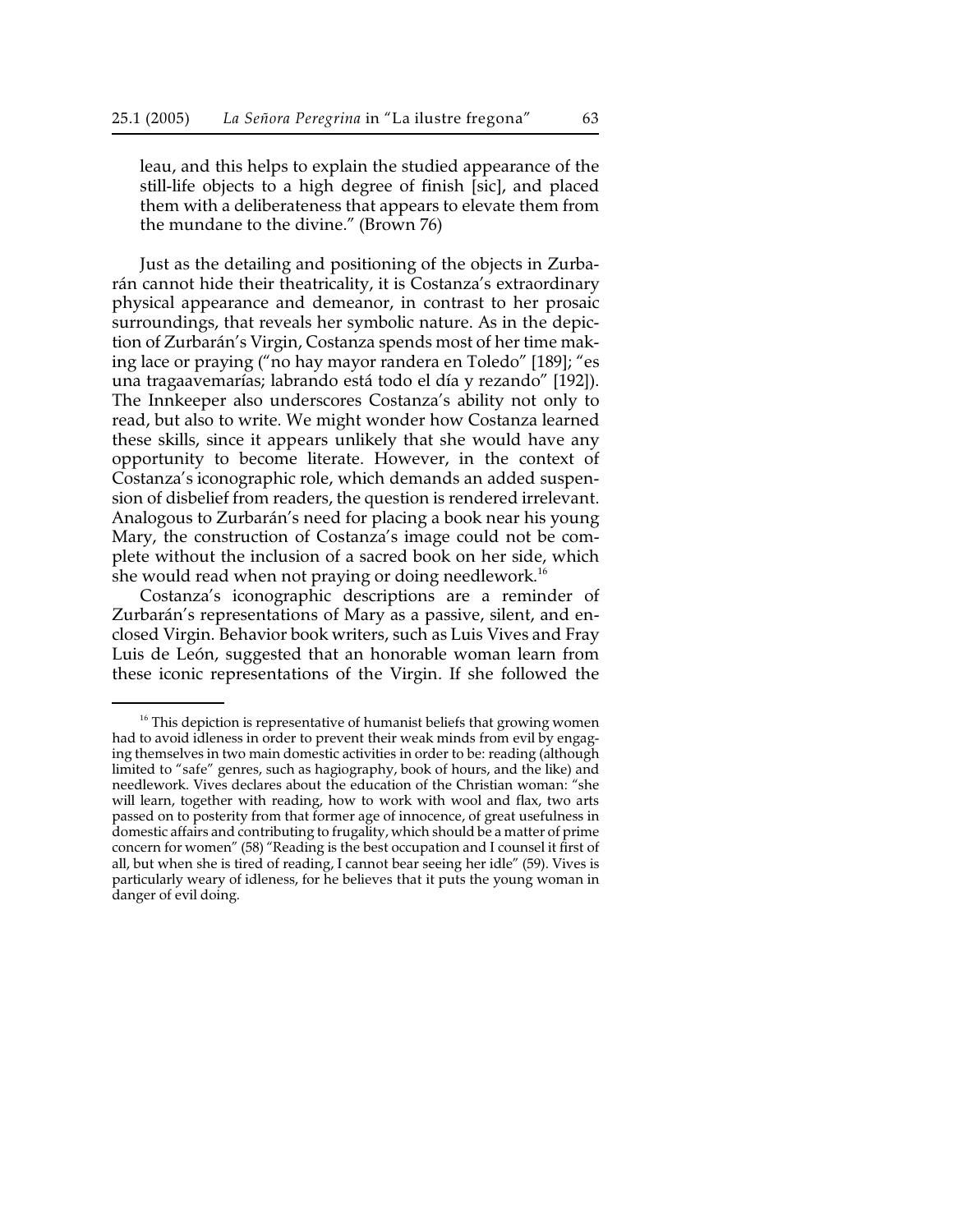models of the Mary and other virgin/widow saints, she was invariably going to live a moral and untroubled life.<sup>17</sup> Ironically, in "La ilustre fregona," it is the disclosure of the identity of the supposed "the perfect maiden"—Costanza—through the narrative of her mother *La Señora Peregrina*—"the perfect widow"—that exposes the deficiencies of such models. Despite her mother's virtuous living, despite the fact that she removes herself from the world to live in isolation as it was socially expected of widows, she is raped and left with a child. What models should she follow? There are rare cases in hagiographies in which saints are raped, and there is not a single case in which they have to deal with pregnancy. The silence about cases of rape in sermons and stories approved by the Church suggests that rape is a shameful subject that is better ignored. It reinforces the idea that chastity in a woman is inextricably located in her physical body. What Cer ilustre fregona," is to appropriate the hagiographical genre and secularize it in a way that it includes a new saintly model, one that is closer to the experiences of real women. In this secularized hagiography, the heroine is empowered by her chastity, like her sisters in the traditional form, but hers not a chastity that can be physically infiltrated; hers is a chastity of spirit and of mind. Instead of waiting silently and passively for a miracle, she uses her faith and also her intellect as a means to find a resolution to what it would look like an impossible conundrum to solve. *La Señora Peregrina* is, without doubt, one of the *Novelas ejemplares*' most powerful and innovative heroines.

The character of Costanza has been often singled out for differing from other heroines of the *Novelas ejemplares*. Passive and excessively conformist in her portrayal, she has been perceived in recent studies, as one of the most simple and uninteresting Cervantine characters. Nonetheless, careful examination of her visual representation and role in the *novela*, reveals that she is not

 $^{17}$  Fray Luis's "perfecta casada" has nothing to fear, "porque sabida es que, cuando la mujer asiste a su oficio…en su casa reina y resplandece, y convierte a sí juntamente los ojos y los corazones de todos. El descanso y la seguridad la acompaña adondequiera que endereza sus pasos, y a cualquiera parte que mira encuentra con la alegría y con el gozo" (16). For Vives' treatment of chaste martyrs and saints, see the tenth chapter of Book One (120–24).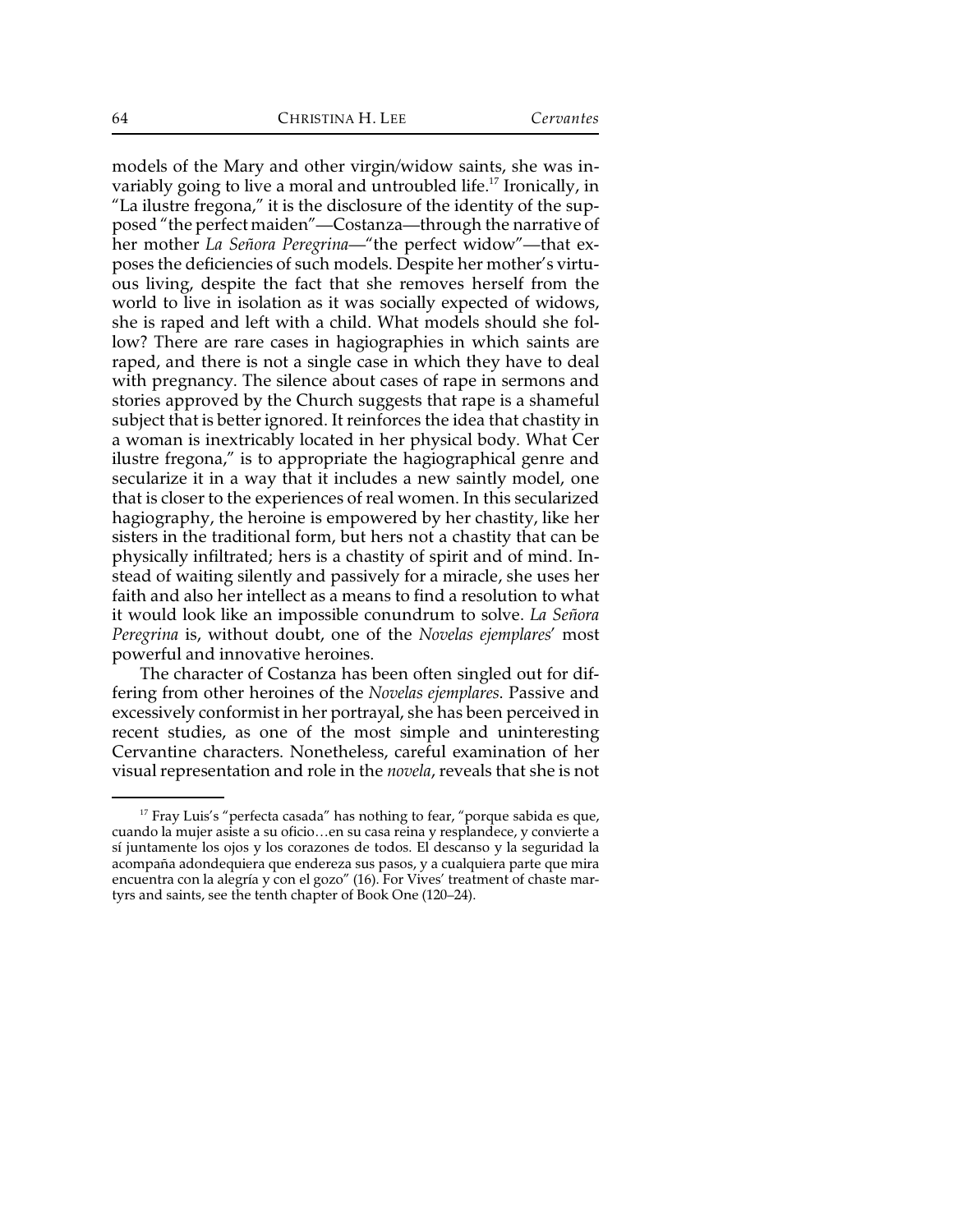its heroine. Instead, she embodies the symbolic figure of the "real" heroine of the story, *La Señora Peregrina*. If the story is re-centered around *La Señora Peregrina* as its heroine, it becomes apparent that Costanza's inactivity coincides with her metonymic role.

When visualizing the image of Costanza as a beautiful altarpiece that enfolds the hagiographical narrative of her mother, one may be reminded of the images of the *Vírgenes abrideras* (opening Madonnas) of Gothic pre-modern style. These rare examples of ivory are very much like many other statuettes of the Madonna, but are special in that they can be opened, like the



Figure 3. *Virxe Abrideira of Allariz* (closed).



Figure 4. *Virxe Abrideira of Allariz* (open).

wings of a triptych, to reveal a miniature retable inside. According to Manuel Trens, the best-preserved statuette of this sort is *The Virxe of Allariz* (Galicia), shown above (502).<sup>18</sup> When the statuette is closed, the hinged sculpture represents the Virgin holding the Christ Child. If we look towards her feet, we notice that she is stepping on the infernal dragon, the Christian symbol of evil. The Virgin, as a second Eve, triumphs over the forces that caused the original fall of men. The image also illustrates the power inherent

 $18$  The images are taken from a postcard purchased at the Museo de Arte Sacra in the Monasterio de Santa Clara (Allariz, Ourense).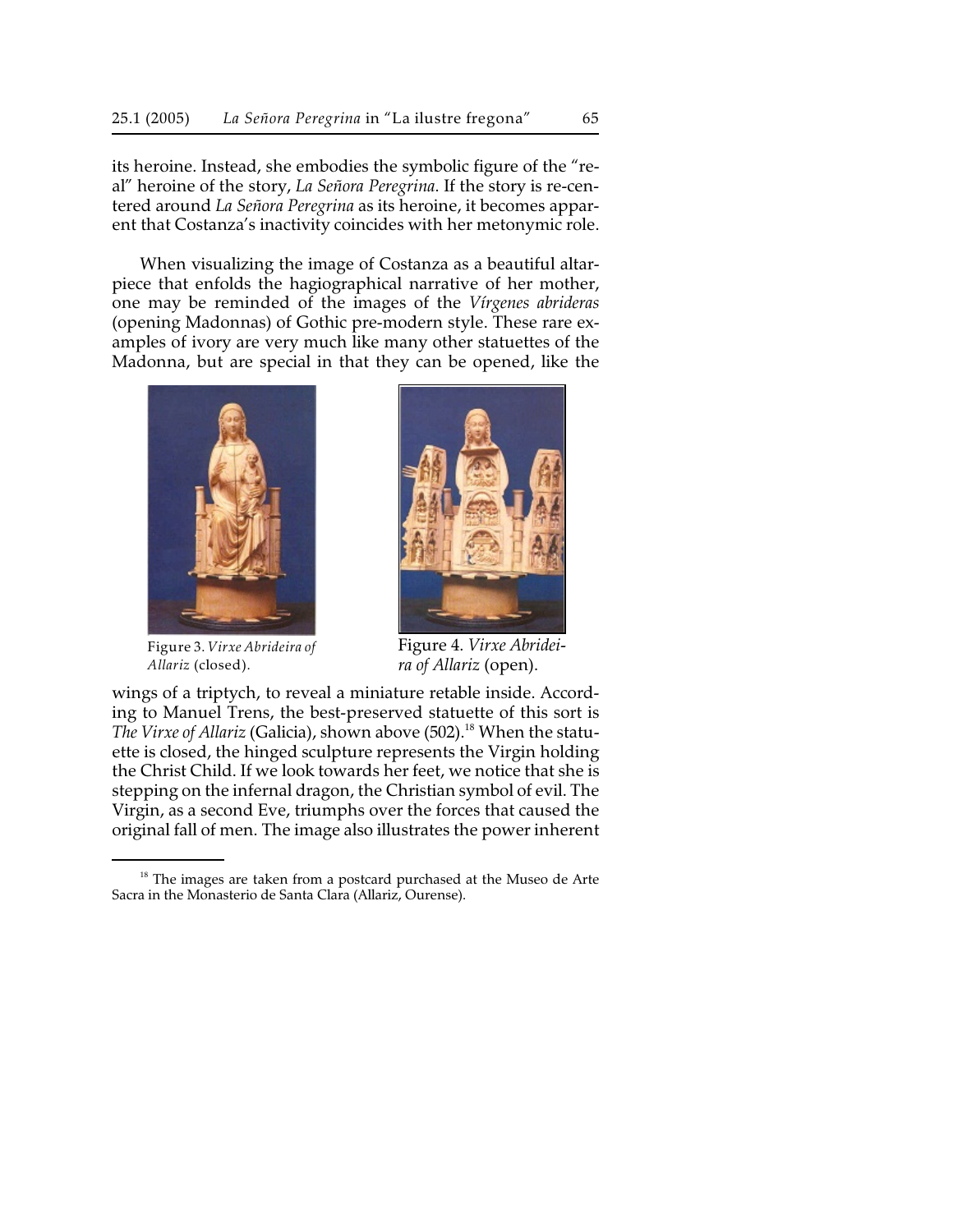in the fertile physical body of the *Theotokos* and the heterodox view that without the paramount role of the Virgin, the mysteries of Christian salvation could not have taken place (see Warner, Illustration 6). Once the wings unfold, the story of the life of the Virgin is revealed ("seven joys of the Our Lady").

Likewise, before the mystery of her origin is disclosed, the character of Costanza represents a kind of "closed" altarpiece, a purely symbolic figure in a state of enchantment. At the time of *anagnorisis*, however, the altarpiece is finally "opened" and Costanza is revealed, disenchanted, and humanized. It is at this time that, through the secularized hagiographical narrative of *La Señora Peregrina*, this tale of fall, repentance, and restitution comes to completion.

> Dept. of Hispanic Studies Box 5367 Connecticut College New London, CT 06320 clee@conncoll.edu

## WORKS CITED

- Apostolos-Cappadona, Diane. "Green." *Encyclopedia of Women in Religious Art*. Ed. Diane Apostolos-Cappadona. New York: Continuum, 1996. 158.
- ———. "Mediatrix." *Encyclopedia of Women in Religious Art*. Ed. Diane Apostolos-Cappadona. New York: Continuum, 1996. 248.
- Aylward, E. T. *The Crucible Concept: Thematic and Narrative Patterns in Cervantes's* Novelas ejemplares. Madison NJ: Fairleigh Dickinson University Press, 1999.
- Barrenechea, Ana María. "'La ilustre fregona' como ejemplo de estructura novelesca cervantina." *Actas del Primer Congreso Internacional de Hispanistas*. Eds. Frank Pierce and Cyril Jones. Oxford: Dolphin, 1964. 199–206.
- Bilinkoff, Jodi. "Elite Widows and Religious Expression in Early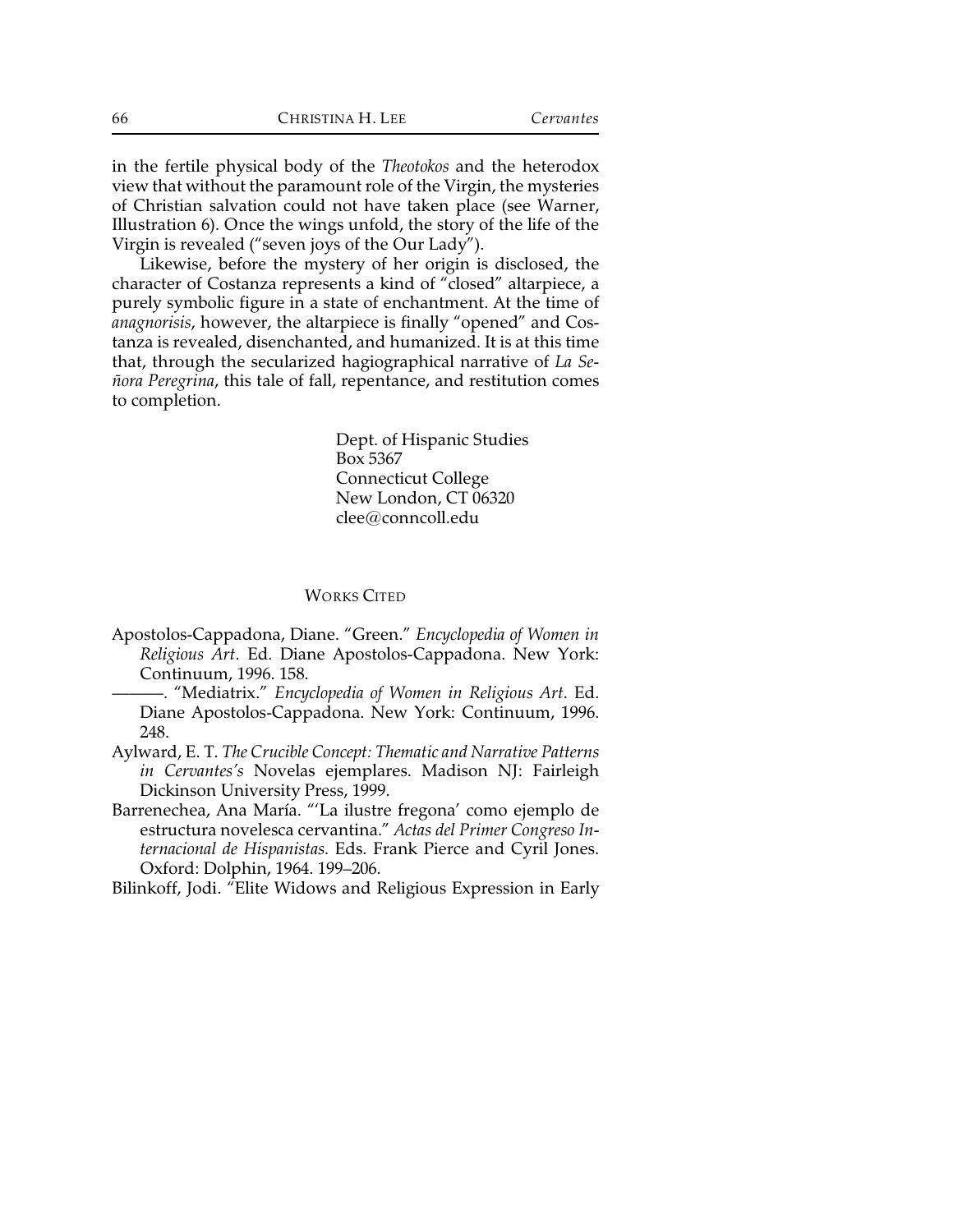Modern Spain: The View from Ávila." *Widowhood in Medieval and Early Modern Europe*. Ed. Sandra Cavallo and Lyndan Warner. New York: Pearson, 1999. 181–92.

- Brown, Jonathan. *Francisco de Zurbarán*. New York: H. N. Abrams, 1991.
- Casalduero, Joaquín. "La ilustre fregona." *Sentido y forma de las* Novelas ejemplares. Madrid: Gredos, 1969. 190–203.
- Cervantes Saavedra, Miguel de. "La ilustre fregona." *Novelas ejemplares*. Ed. Harry Sieber. 2 vols. Vol. 2. Madrid: Cátedra, 1992. 2: 137–98.
- Christian, William A., Jr. *Local Religion in Sixteenth-Century Spain*. Princeton: Princeton UP, 1981.
- Clamurro, William H. "Identity and Social Order: 'La ilustre fregona.'" *Beneath the Fiction: The Contrary Worlds of Cervantes's* Novelas ejemplares. New York: Peter Lang, 1997. 191–209.
- Delehaye, Hippolyte. *The Legends of the Saints: An Introduction to Hagiography*. Trans. V. M. Crawford. Notre Dame: U Notre Dame P, 1961.
- Dunn, Peter N. "Cervantes De/Re-Constructs the Picaresque*. Cervantes* 2.2 (1982): 109–31. 3 Oct. 2005 <http://www.h-net.org/ ~cervantes/csa/articf82/dunn.htm>.
- El Saffar, Ruth. *Novel to Romance: A Study of Cervantes's* Novelas ejemplares. Baltimore: Johns Hopkins UP, 1974.
- Ferguson, George Wells. *Signs and Symbols in Christian Art*. London: Oxford University Press, 1966.
- Fink de Backer, Stephanie. "Constructing Convents in Sixteenth-Century Castile: Toledan Widows and Patterns of Patronage." *Widowhood and Visual Culture in Early Modern Europe*. Burlington: Ashgate, 2003. 177–94.
- Forcione, Alban. *Madness and Mystery*: *Cervantes and the Humanist Vision.* Princeton: Princeton University Press, 1984.
- Foskett, Mary F. A Virgin Conceive. *Mary and Classical Representations of Virginity*. Bloomington: Indiana UP, 2002.
- Frye, Northrop. *The Secular Scripture A Study of the Structure of Romance.* Cambridge: Harvard University Press, 1976.
- Gorfkle, Laura, and Amy R. Williamsen. "Mimetic Desire and the Narcissistic (Wo)man in "La ilustre fregona" and the *Persiles*: Strategies for Reinterpretation." *Hispania* 77 (1994): 11–22.